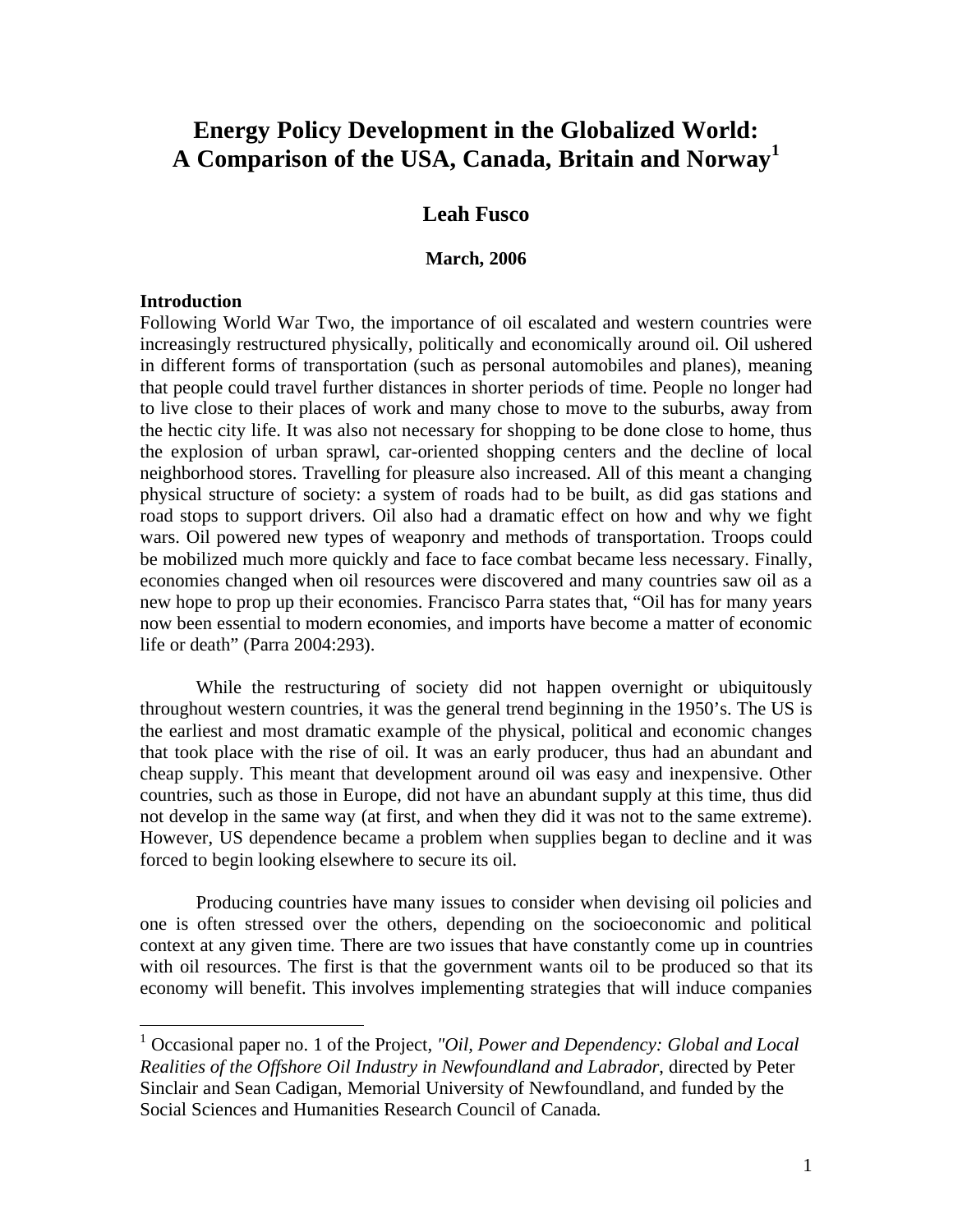to develop oil resources and strategies to capture revenues from this development for the government. The second issue is that the government needs to ensure an adequate and secure supply of oil for its people. However, the way that one goal is accomplished has often been contradictory to the other. For instance, if a country allows foreign companies to dominate its industry, as some did to hurry development, the country is left vulnerable if there are supply disruptions, such as those that took place in the 1970's. Suddenly, a country that has always assumed an abundant supply of oil experiences a shortage. The oil price shock of the 1970's acted as a wake-up call to many countries that had focused almost entirely on developing oil resources rather than securing supply. These countries reacted by stressing the second goal and implementing more protectionist strategies.

 While each country implements its own policies, it is acting within the greater global economic context; when the global economy changes, individual countries feel it and have to react. The oil shock of the early 1970's proved how enmeshed each country's economy was in the global arena. Thus, when the economy changed again during the 1980's, the policies of individual countries changed as well. Since the 1980's the world has been experiencing globalization. Privatization, liberalization and a focus on the market have been the trends; countries are becoming more integrated and interconnected as trade agreements lift barriers. This has meant that the protectionist policies of the 1970's have come up against the increasingly globalized world. In some countries the nationalist strategies did not stand a chance and quickly dissolved in favor of the new neoliberal agenda, while in others they held out longer. However, just as there was no turning back once society was restructured around oil, there is no turning back from globalization and its implications.

 This paper will address the ways that four western, developed, oil producing countries have addressed the issue of protecting their country in the increasingly globalized world economy. It will examine the policies of Canada, the United States, Norway and Britain in the context of the world economy from the 1950's to the present. It will explore the goals and policies with regard to oil, how these goals and policies have changed in relation to the global economy, and how countries are responding to globalization. This requires not only looking at the specific country, but the global economy and the relationship of the specific country to the bigger picture.

## **The United States**

#### *Introduction*

The history of oil in the United States begins earlier than in other developed countries. Oil was first discovered in 1859 in Pennsylvania. However, it was not until the First World War that the importance of oil became clear. Matthew Yeomans claims that this war proved that "...the great powers needed oil to survive" (2004:10). The US was a major supplier at this point and in 1917 was producing 67 percent of world output, with one quarter of this exported to Britain (Yeomans 2004:9). The importance of oil and the US's role in oil production was again demonstrated in the Second World War when the US provided itself and Great Britain with all of the oil needed to fight the war (Yeoman 2004:13). Following this, the US and other countries (although more slowly at first) became dependent on oil and society was gradually restructured.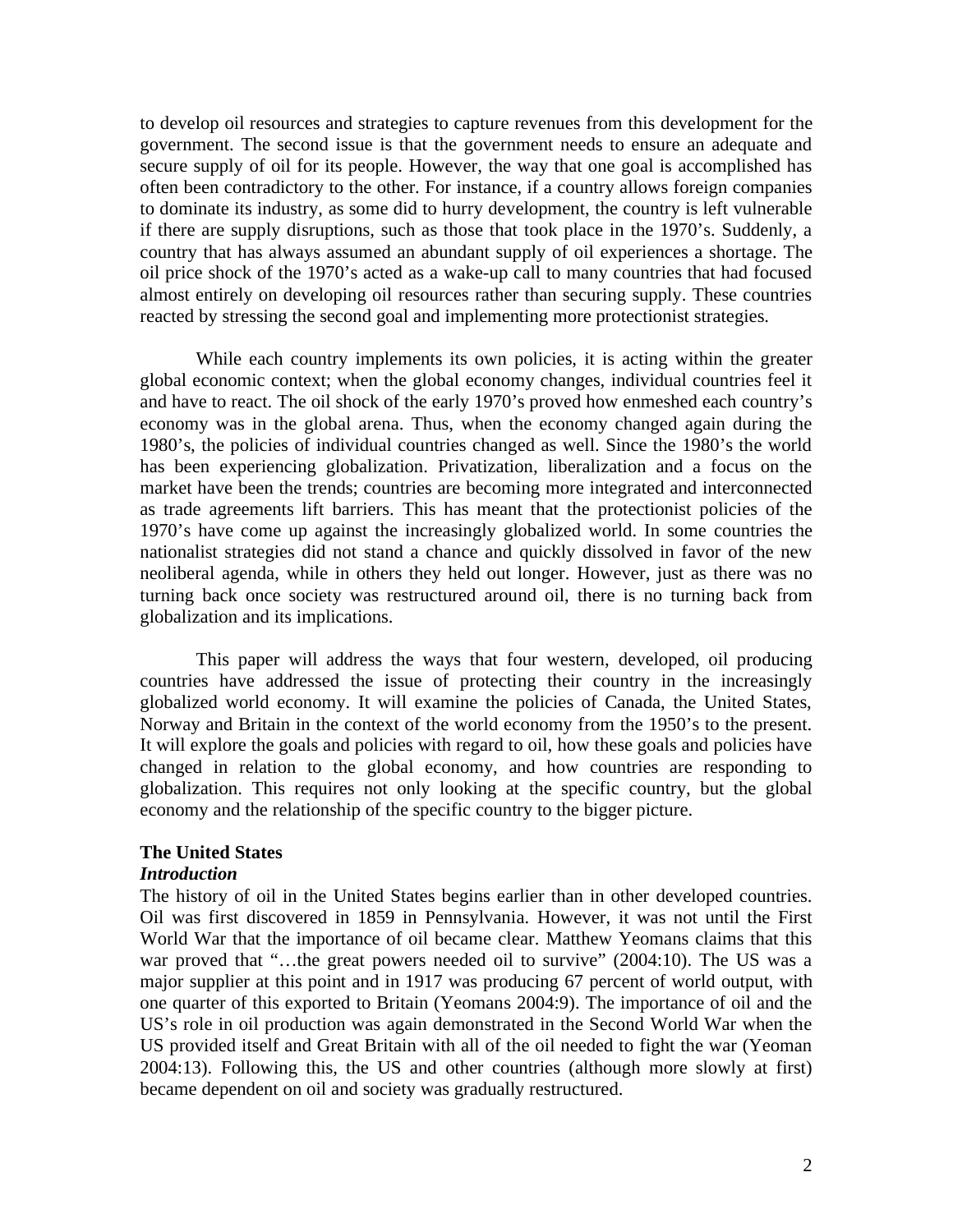During the 1950's there was an abundance of oil in the US; oil production was high and prices were low. This ushered in the era of the personal automobile. While the automobile was introduced throughout the western world, it took off most extensively in the US because oil was so plentiful and cheap. The increasing availability and affordability of the car, thanks to Henry Ford's system of mass production, brought forth new opportunities for organizing our lives. People could work and shop further away from their homes, move more easily and travel more easily. These changes were accompanied by changes in the physical structure of society; dependence on oil required that the infrastructure of society be altered. Ian Rutledge states that, "by the early 1960's, the die was cast. The whole socio-economic structure of American society - and the geostrategic consequences of that structure - had been constructed in a manner which would make it virtually impossible to modify in future years without a major effort of political will" (2005:20).

 Restructuring around oil meant that the US was now dependent on oil to maintain its current way of life. This was not a problem as long as oil was cheap and abundant. However, oil production peaked in 1970 and then declined. Because of its early dependence and restructuring there was no turning back and the U.S. needed to devise other ways to obtain its oil needs. Energy security became the buzzword: how could the US ensure that it would have the energy it needed to maintain its oil dependent way of life? This theme runs throughout US energy policy up to the present day.

#### *The early years*

The United States has faced energy security concerns from an early stage in its oil dependence (the 1950's). The concern did not spring from the need to ensure a plentiful supply (because the US was producing plenty), but rather from the possibility for lower oil prices through imports. The US had the option of importing oil from the Middle East, which would have provided oil more cheaply than could be produced domestically. However, this would mean increasing dependence on areas of the world that were not necessarily stable. This issue caused a debate between large multinational oil companies and independent oil companies. The large multinational companies pushed for Middle East oil imports because they were just beginning to produce there (Rutledge 2005:40). On the other hand, the independent oil companies advocated import restrictions because cheap imports from the Middle East could put them out of business. This debate prompted Congress to add the National Security Amendment to the 1955 Trade Act, giving the President the power to restrict oil imports if they were deemed a threat to national security (Rutledge 2005:41). While it was not immediately used, President Eisenhower exercised this power in 1959 and implemented mandatory oil import quotas that restricted oil imports to no more than 12.5 percent of domestic production (Rycroft 1984:58).

 During the 1960's there was plenty of oil and prices were low. Political actors were preoccupied with import restrictions and did not pay attention to production and consumption amounts within the country. Consumption and dependence on oil had been steadily increasing, but domestic supplies had not. In response, President Nixon lifted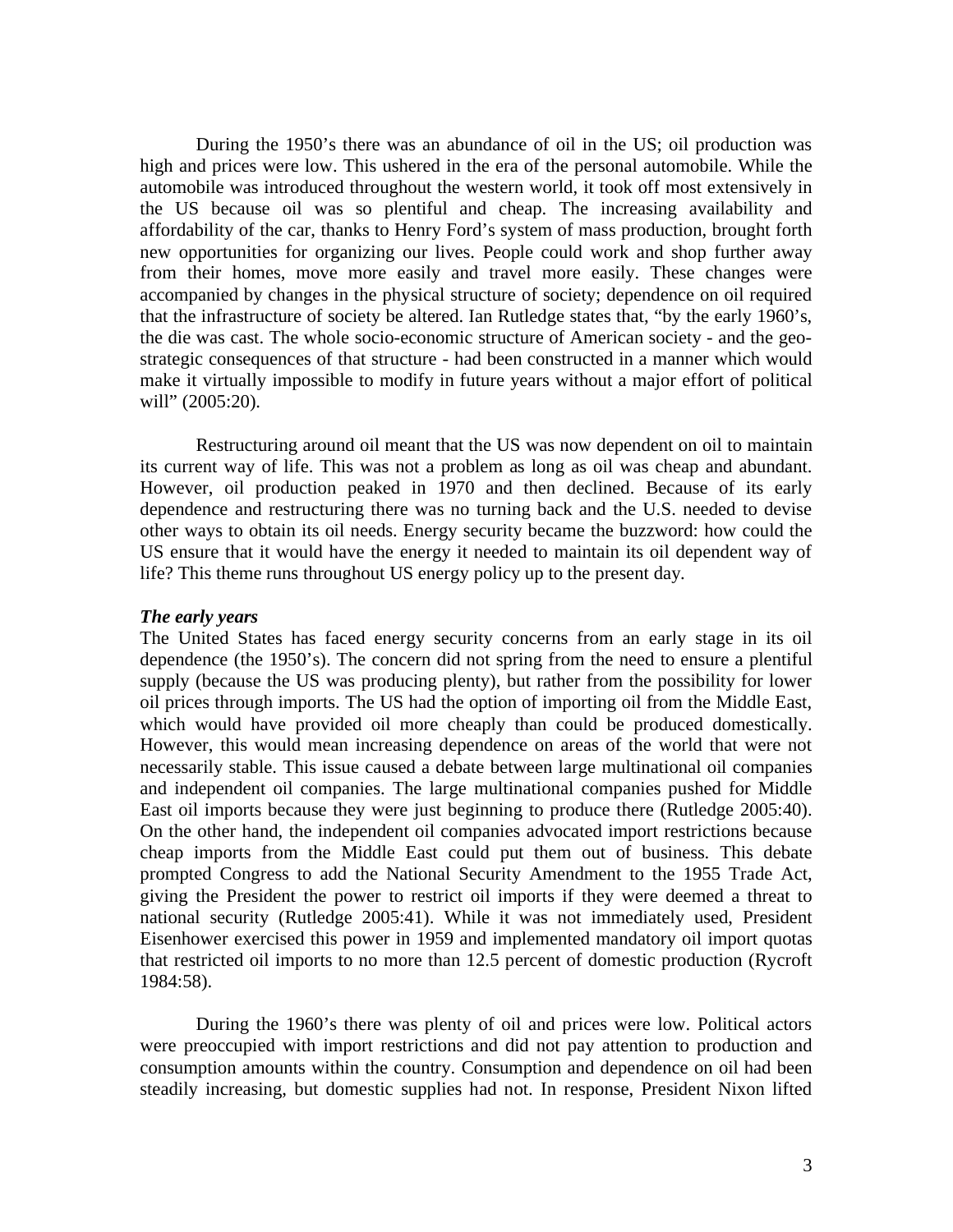import restrictions on oil in 1973. This allowed the US to continue consuming at its current rate, but also meant that it became more dependent on oil produced elsewhere. By 1973, 30 percent of US oil was coming from areas that were not secure. However, although foreign imports increased, the US did not enact policies that would manage a scenario in which supplies were disrupted. Scarcity had never been a problem in the US, thus it never seriously considered how it would respond to a situation in which supplies were cut short. Thus, when the oil price shock hit in 1973, the US was completely unprepared. It was given a wake-up call and its energy policy would change as a result.

#### *The 1970's - Oil Price Shocks*

The economy during the early 1970's was riddled with problems prior to the 1973 oil crisis. These problems included high levels of inflation and unemployment. In an attempt to control them, Nixon froze both prices and wages. In October of 1973 war broke out in the Middle East. OPEC (Organization of Petroleum Exporting Countries) implemented an oil boycott and price increases in order to punish those countries (including the US) that supported Israel. This led to a dramatic increase in prices and a shortage of petroleum, leaving countries around the world considerably disrupted. Immediately following the embargo, President Nixon announced that US oil supplies would fall at least 10 percent below demand (Vietor 1984:244). Because the government had been completely unprepared to deal with an oil supply problem, the shock acted as a wake-up call and prompted the government to implement immediate changes. The government found itself having to address the issue of oil supply security much more seriously than previously, which caused changes in policy that have lasted to the present day. It was as a result of this crisis that modern energy policy began (Barton et. al. 2004:151).

 In November 1973, as a response to the oil shock, Nixon introduced Project Independence. The goal of Project Independence was for the US to achieve energy independence by 1980 (Parra 2004:186). Among its proposals was a 10 percent decrease in fuel for aircraft, 15 percent reduction for space heating fuel, a nationwide lower speed limit of 50 mph, incentives to discourage the switch from coal to oil utilities, and an increase in the ease of obtaining a license to construct nuclear power plants. Nixon also asked for voluntary conservation, reduced environmental standards, and an increase in production from naval petroleum reserves (Vietor 1984:244). The Emergency Petroleum Allocation Act (EPAA) was passed which "authorized the imposition of price, production, allocation and marketing controls and required the administration to prepare allocation plans within 30 days" (Parra 2004:252). The Nixon administration also responded by organizing an energy conference in Washington in February 1974. The conference resulted in the creation of the International Energy Agency (IEA). This group constructed a plan for allocating oil supplies in the case of another oil crisis. Its plan was signed in September 1974 by the EEC countries, US, Canada, and Japan. Despite Nixon's actions, however, Parra states that, "The aim to make the United States self-sufficient in energy by 1980 was absurdly unrealistic, and everyone in the administration knew it, as did anyone at all familiar with the oil industry" (Parra 2004:252).

 In 1975, president Gerald Ford proposed the Energy Independence Act, the goal of which was to reduce dependence on imports, create a free market in petroleum and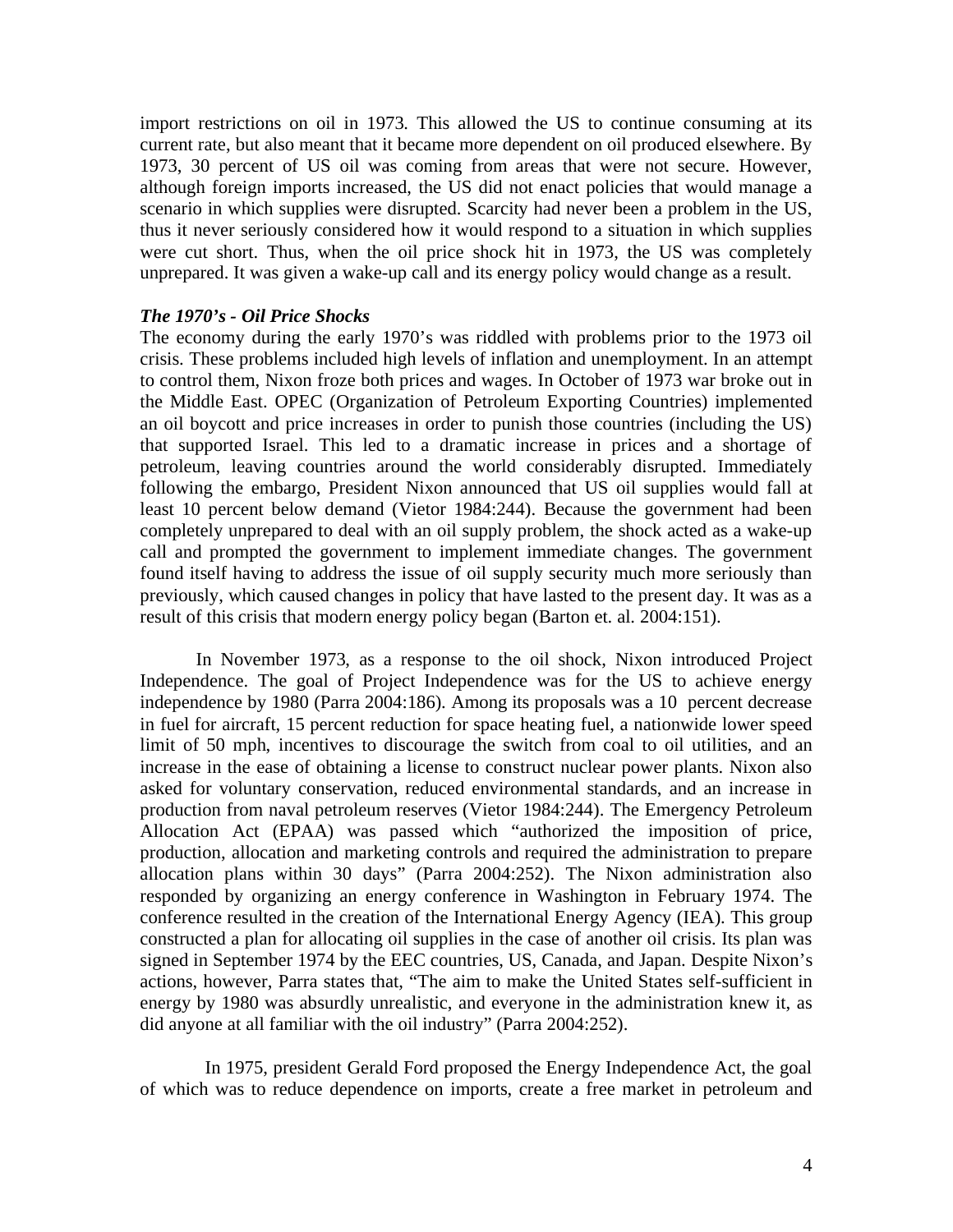provide money so that energy research could be conducted (Parra 2004:253). However, Ford's original draft was not passed and what did finally pass, the Energy Policy and Conservation Act, was significantly different. This new act included the establishment of the Strategic Petroleum Reserve, which was a stockpile of up to one billion barrels of oil that would be stored within the country in case of a future oil shortage (Yeomans 2004:26). The new act also delayed the implementation of the Clean Air Act, promoted oil conservation and the use of coal, and decontrolled oil and natural gas (hoping that this would lead to increased domestic production) (Vietor 1984:249). However, Parra states that, "there were few teeth to bite into demand or stimulate the use and production of alternatives" (Parra 2004:253).

 In order that the US could become more independent, domestic production would have to increase. However, during the 1970's oil supply was declining. Easily reached oil had already been extracted, which left the more difficultly extracted and expensive oil. Due to the difficulty and costs of reaching these oil resources, companies had little incentive to develop them; oil companies would only develop them if it meant increases in profits, something that would only happen if prices of oil were high. Presidents Nixon and Ford both thought that oil prices should be regulated by the market so that they would be high enough to induce domestic production (Rycroft 1984:195). However, both also supported a tax on the increased profits that oil companies would make. Rycroft and Kash state that, "oil price regulation had two objectives: First, regulation should provide incentives for the industry to search for and produce high cost new oil or oil that was not economically viable without high prices…Second, the industry should not enjoy excess profits" (Rycroft 1984:196). However, in the economic climate of the 1970's, neither Congress nor the public supported deregulation.

Jimmy Carter took office in 1977 and, while the crisis of the early 1970's had settled, he was still very concerned with the degree of US dependence on foreign sources of oil. Parra states that, "What gripped Carter's imagination, however, was the dreaded pincer movement of rising US demand for oil and declining domestic production" (Parra 2004:253). He feared US dependence on Middle Eastern oil. This fear was based on the understanding that oil would decline worldwide, but also on the potential for the Soviet Union to gain control of Middle Eastern oil. In response to these fears, Carter made a bold statement that initiated a new era of US foreign policy: "Let our position be absolutely clear. An attempt by any outside force to gain control over the Persian Gulf region will be regarded as an assault on the vital interests of the United States of America and such an assault will be repelled by any means necessary, including military force" (Yeomans 2004:27). This strategy has carried on to the present and has been illustrated most clearly by the Bush Administration.

 Carter's oil policy was much more interventionist than Ford's, and he "brought to the White House a strong commitment to conservation" (Kash and Rycroft 1984:196). Carter proposed the National Energy Program which was "the most comprehensive energy policy package introduced by a president during the 1970's. It included both "an excise tax at the wellhead equal to the difference between existing controlled prices and the uncontrolled or OPEC price" (Rycroft 1984:197) and a tax on gasoline that would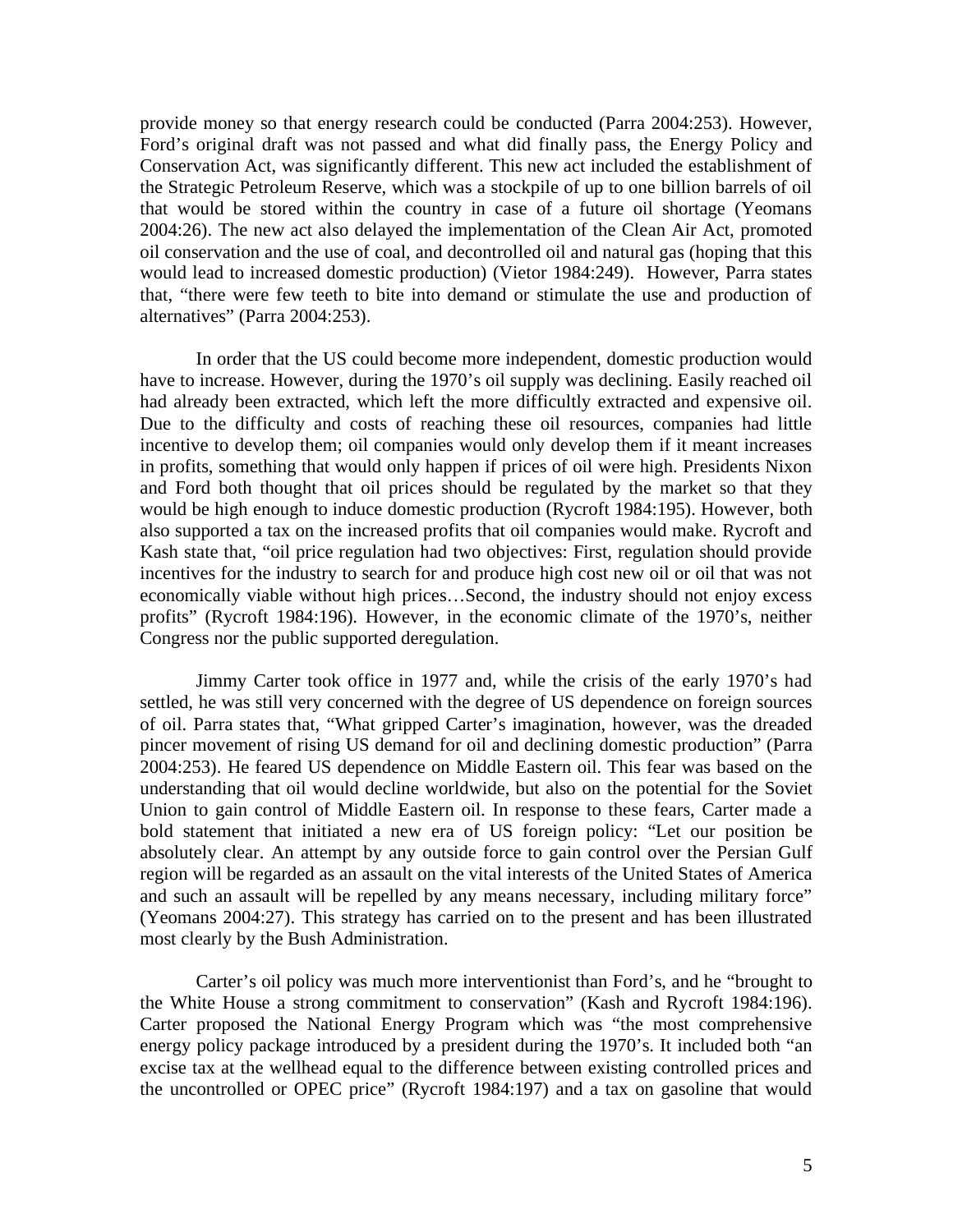increase as long as consumption increased (Rycroft 1984:197). However, Carter's original plan changed significantly after the second oil crisis in 1979 and now paralleled that of both Nixon and Ford. Carter now supported the deregulation of oil and the implementation of a windfall profit tax. "The decision to deregulate oil was a clear indication that cheap energy was no longer viewed as a practical goal for United States energy policy and that conservation was to play a larger role. On the supply side, these deregulation actions triggered the most rapid increase in drilling for oil and gas in the nation's history" (Rycroft 1984 198).

 Throughout many of the policies implemented as a result of the 1973 oil crisis, there is the concern for conservation. While environmental policies were enacted during the 1970's, many were more a reaction to the oil crisis than specifically protecting the environment. However, Vietor claims that the decreased oil supply and rising demand were major contributing factors to the environmental movement of the 1970's (Vietor 193). Thus, it seems no coincidence that the modern environmental movement became mainstream in the 1970's. Kash and Rycroft (1984:10) state that the energy crisis "dramatized the critical relationship between energy and the environment" so that it was no longer possible to separate energy and environmental concerns. The previous presidents' policies make it clear that there was a greater concern for conserving oil than the environment. For instance, in 1975, the Energy Policy Conservation Act was enacted which implemented the corporate average fuel economy (CAFÉ). These doubled the fuel economy standards of passenger cars from 1975 to 1985 (Yeomans 2004:179). However, this was more about conserving oil for fear of a shortage than about the environment, something that has become increasingly obvious as the US becomes more militant about oil and these standards lose any meaning. However, despite the progress, or lack of progress on environmental issues during the 1970's, this era did usher environmental issues into mainstream debate so that in the upcoming years it would become harder and harder for government to ignore them.

#### *The 1980's - The era of free trade*

President Ronald Reagan, elected in 1981, helped usher in the era of neoliberalism. Privatization and liberalization were the trend and trade agreements were put in place specifically to open barriers and make trade freer. The FTA (Free Trade Association) and later NAFTA (North American Free Trade Association) were meant to open markets and make trade between countries easier. However, as will be discussed in the next section, these agreements were most beneficial to the US.

 Reagan brought with him a philosophy on oil policy that contrasted with the previous administration's approach. In fact, Reagan dismissed the need for an energy policy altogether and, rather, declared that the private sector could best manage energy (Rycroft 1984:18). Reagan was also unsupportive of environmental regulations, stating that the environment could best be managed by the market. Thus, Reagan did what he could to decrease the importance and power of the agencies and people concerned with the environment. He cut the budgets of environmental agencies and appointed people to run them who seemed to have goals contradictory to protecting the environment (Grant 2003:75).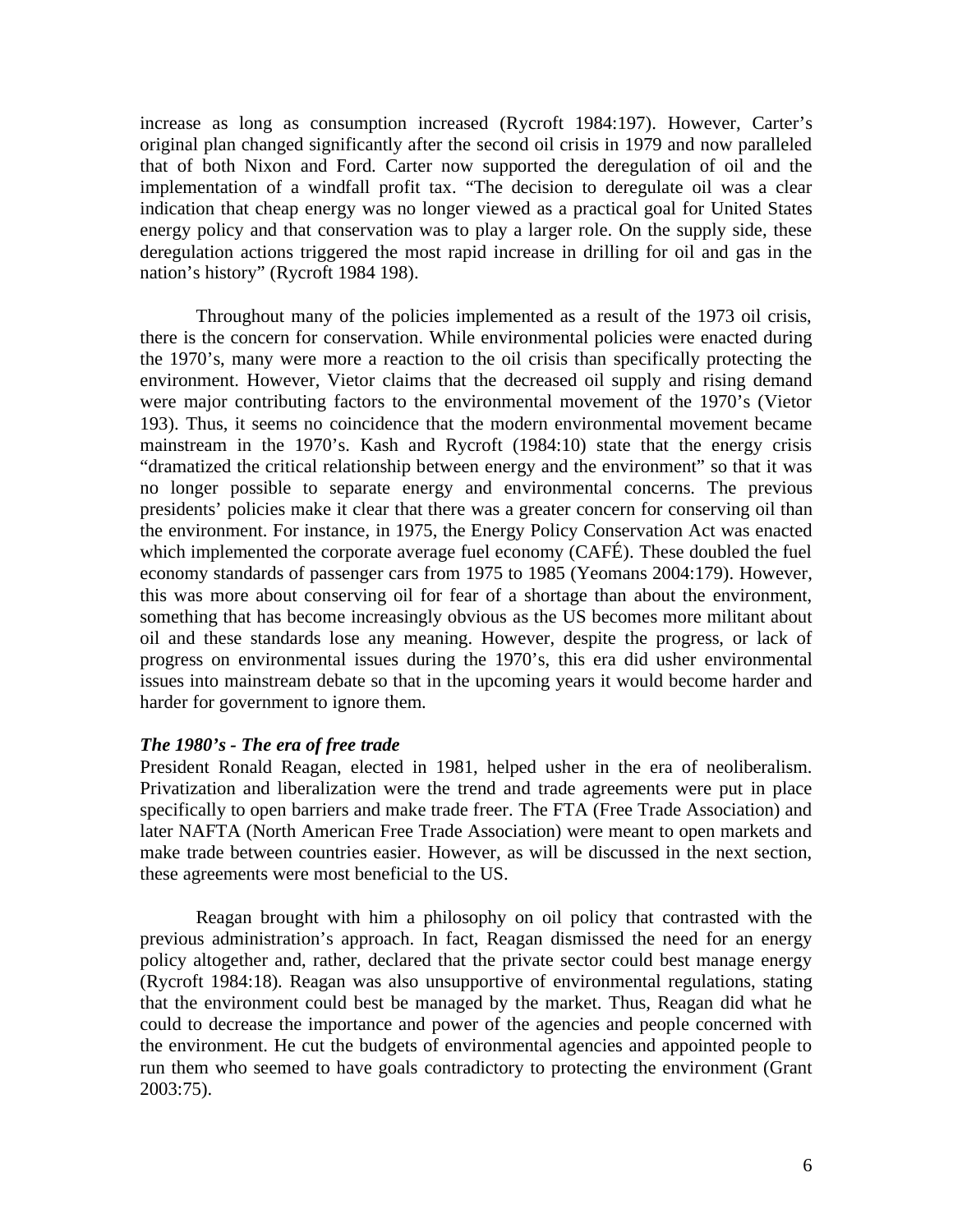In 1986, there was a significant drop in oil prices. While this was good for consumers because it lowered prices at the pump, it hurt producing nations. This was particularly true for the US because of the large number of high-cost fields that produced very little oil. Together, these fields were responsible for one-quarter of the country's production (Parra 2004:290). However, when the cost of oil decreased dramatically in 1986, over half of these wells had to be permanently shut down. This decrease in domestic production meant that imports from foreign sources, such as the Middle East, had to be increased. Thus, the US became even more dependent on outside sources for its oil security.

#### *Bush's Energy Plan*

The United States did not have another energy policy until George W. Bush was elected in 2000. After his election, Bush put Dick Cheney in charge of the National Energy Policy development group. This group included members from the electricity, oil, gas and coal industries, who were asked for their input on the future energy policy of the US. This group, however, did not include any critical or environmental organizations (Yeomans 2004:165). Based on his consultations with the National Energy Policy development group, Cheney produced a report in 2001 that included recommendations on energy. Rutledge states that this "was a mouthwatering cornucopia of potential deals, promotions and exemptions for US oil, gas, coal and electricity companies with whose projects the organs of state are repeatedly required to collaborate and provide support" (Rutledge 2005:67).

 Cheney's main concern in developing an energy policy was familiar: "how to deal with America's dependence on imported oil, especially from the Gulf, and the perceived threat that this posed to America's energy security (Rutledge 2005:67). While it was obvious that the US could never be self-sufficient and would have to continue depending on foreign sources of oil, Cheney wanted to decrease dependence on unstable areas and use the US's "enormous economic and geo-strategic influence to leverage political control over the world's major oil-producing regions outside the Gulf" (Rutledge 2005:67). The plan focused on a number of strategies. The first was to increase domestic production by increasing the areas in which exploration and drilling could take place. This included areas such as national parks and the Arctic Wildlife Refuge that had previously been protected. The second strategy was to increase oil imports from safe sources in the western hemisphere such as Canada, Mexico and Venezuela. Rutledge states that this meant pushing for the dissolution of nationalist policies; it meant:

overcoming of any nationalistic tendencies in these countries which might elevate questions of sovereign interest over and above the energy needs of the USA…the dismantling of any legal barriers to the acquisitions of these countries' energy resources by US companies…the privatization of their state oil companies-ideally in a manner which would facilitate the sale of their equity to US companies or citizens (Rutledge 2005:80).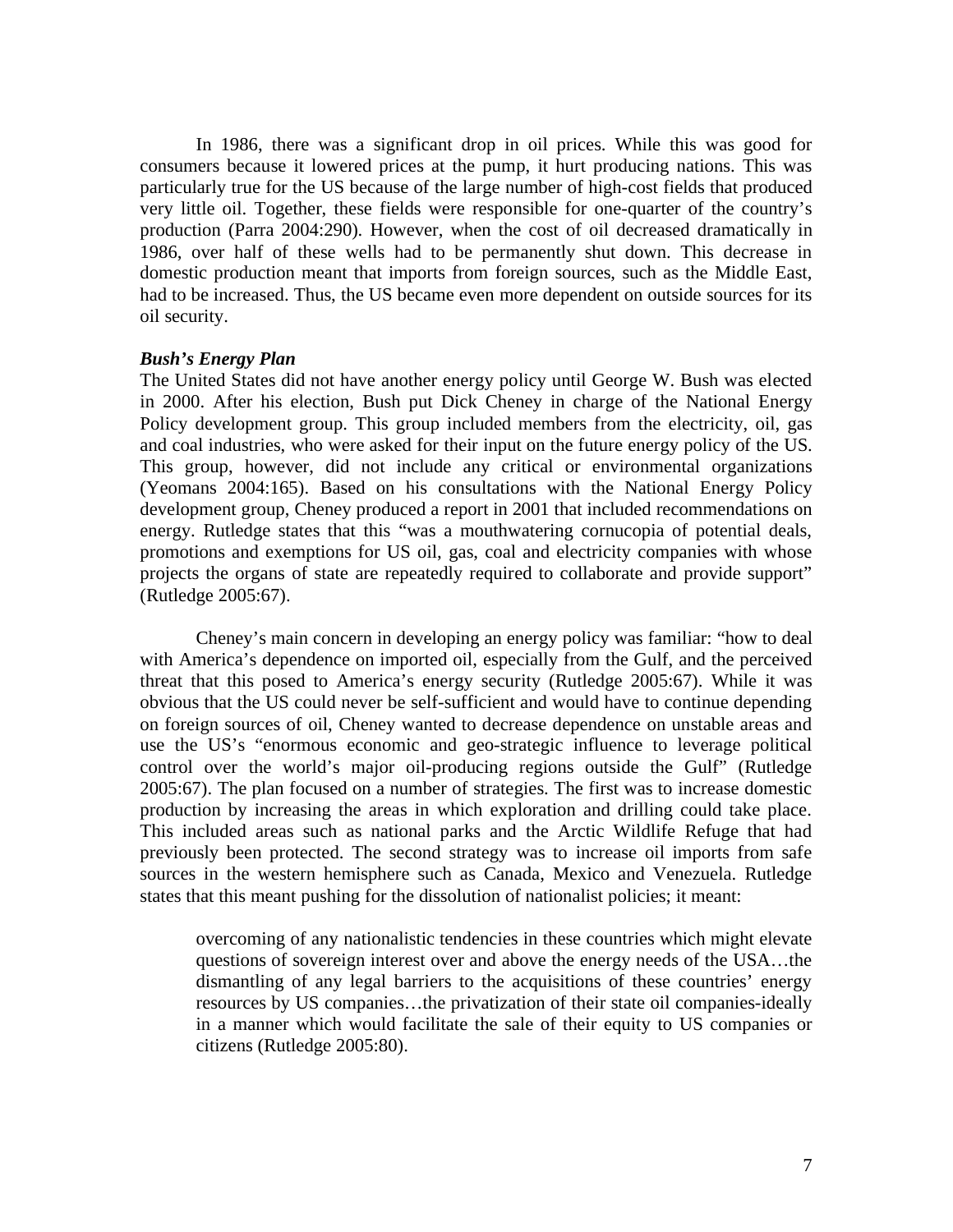Cheney's final strategy was to increase imports from the Caspian Sea so that less oil would be needed from the Middle East.

 Since the rise of environmental activism around clean air and water during the 1970's, climate change has emerged as a major issue that requires policy attention. The ties between climate change and energy consumption have become difficult to argue, and this difficulty has caused the Bush administration trouble. If the administration were to admit that climate change were a problem and vow to do something about it, the collapse of our current consumption-based way of life would ensue Therefore, it is not surprising that shortly after entering office Bush stated that he would not ratify the Kyoto Protocol. He argued that there was not adequate research about climate change and that Kyoto would have serious negative implications for the economy. Instead, Bush proposed another solution, which was introduced in February 2002. However, the World Energy Outlook argues that the change proposed in this policy would have happened regardless of any new policy (143). While the Kyoto Protocol certainly was not the answer to the world's climate change problems, it was at least a symbolic gesture to show concern and a united effort to address it.

# **Canada**

# *Introduction*

Canadian energy policy is closely linked to the United States. However, while the US has increasingly had to rely on foreign oil imports, Canada's supply has been abundant. This supply, however, has long been eyed by the US (whose supplies are declining) because Canada is a close and politically stable area. Early policies regarding oil resources in Canada led to a large US presence in the oil industry. Thus, while the amount of oil produced in Canada has been large, these early policies meant that a secure supply for Canadians was still a policy concern. The history of Canadian oil production is one in which lack of control over domestic resources is a recurrent theme.

 Canada's policies regarding oil have gone through several stages, which may be identified on the basis of their specific goals and the amount of government intervention. Natural Resources Canada states that throughout the history of Canada's energy policy there have been three goals: security, prosperity and the protecting the environment. They argue that these goals can be conflicting and that at any given time, one is usually dominant. During the 1970's and early 1980's security dominated, followed by a time in which prosperity through market-based strategies was emphasized. Recently, there has been an increased emphasis (at least rhetorically) on environmental issues. However, it was the early policies, created prior to the oil crisis of the 1970's, that have had a lasting effect on the country and its ability to control its resources. $2$ 

# *WWII-1973: Passivity*

 $\overline{a}$ 

Oil policy in Canada until 1973 was primarily focused on development. Bruce Doern states that from 1960 to1973 the main goal in Canada "was almost exclusively on the expansion and development of the oil industry (Doern and Toner 1985 in Doern

<sup>&</sup>lt;sup>2</sup> http://www2.nrcan.gc.ca/es/es/policy\_e.cfm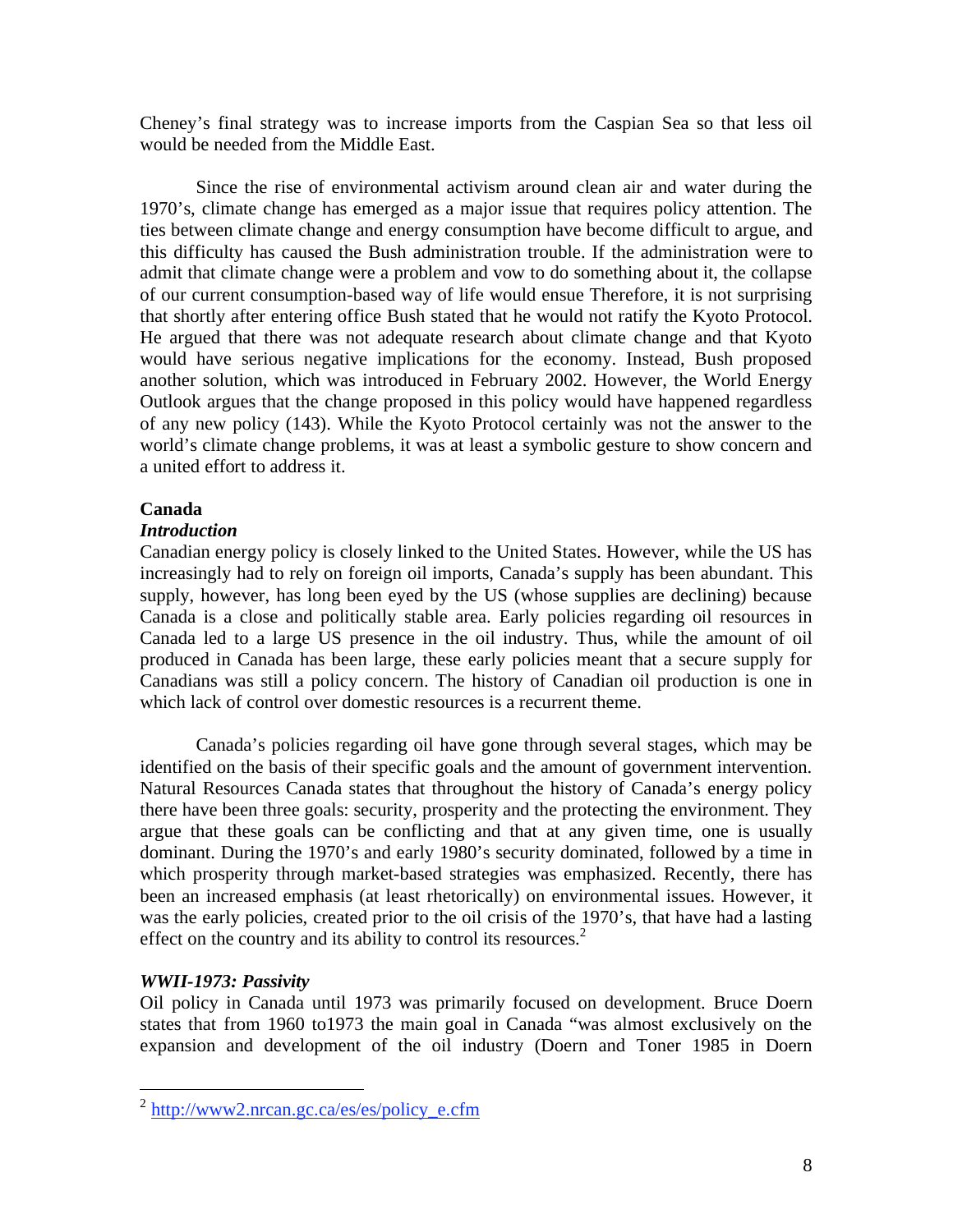2003:27). He also states that, "The main concern with oil was to move it and sell it efficiently so as to earn the highest rate of return" (2003:26). Thus, the government was fairly passive when it came to regulating the oil industry and oil companies were essentially left to themselves (Laxer 1983:2). The government's main role at this time was essentially to facilitate the exploration and development of oil and gas resources (Gattinger 2003:27). It made no effort to restrict which companies developed the resources, and this led to a situation in which development was dominated by US companies. Laxer states that, "In the two decades following the crucial discovery of oil at Leduc, Alberta, in 1947, the subsidiaries of the majors enjoyed their classic period of domination in the Canadian petroleum industry" (1983:2). Thus, during this early period, the Canadian government and the US dominated oil companies shared the goal of exporting oil to the US.

The Canadian government implemented specific policies to make development easier. Laxer states that, "Petroleum policy was articulated as a passive response to the strategies of industry" (Laxer 1983:2). In 1959, the National Energy Board was established "to preside over this basically dynamic developmental phase of nationbuilding…" (Doern 2003:27). In 1961, the Diefenbaker government launched the National Oil Policy. This policy split Canada into two oil markets. The area west of the Ottawa valley received oil from the production taking place in Alberta, while the eastern part of the country was supplied with oil from Venezuela and the Middle East (Laxer 1983:8). This meant that western consumers paid more for oil because imports from Venezuela were significantly cheaper than oil produced in Alberta. Pipelines were built that linked Canada and the US in order to export oil more easily (Gattinger 2003:26). Canada was so closely integrated with the US market that the price for western oil conformed to the price set in Chicago.

 It is clear that during these early years there was a mutual desire for energy integration between the US and Canada. At the time of the oil price revolution in 1973, about half of the oil produced in Canada was being exported to the United States (Laxer 1983:28), which translated into US dominance of Canadian energy resources. However, prior to the 1973 oil price shock, US dominance did not matter because oil was plentiful and cheap. Canada could easily supply its own oil needs as well as export to the US. While Canada's energy future seemed bright through June of 1973, optimism was soon extinguished as the world experienced a major disruption in oil supplies later that year. The problems resulting from the government's passive role at such an early stage became clear; this passivity provided a background and structure for oil policy that would continue to haunt Canada for years to come.

## *1973-1984: Intervention*

The second phase in Canadian energy policy began with the oil price shock of 1973. As was the case throughout the world, this shock triggered major changes in energy policy in Canada. It led the Canadian government to examine the oil industry closely and realize how little control it actually had of resources within the country. After 1973, Canada's goal switched from one in which it wanted to export as much oil as possible to one in which it wanted to protect itself and gain control of the oil industry. Bruce Doern states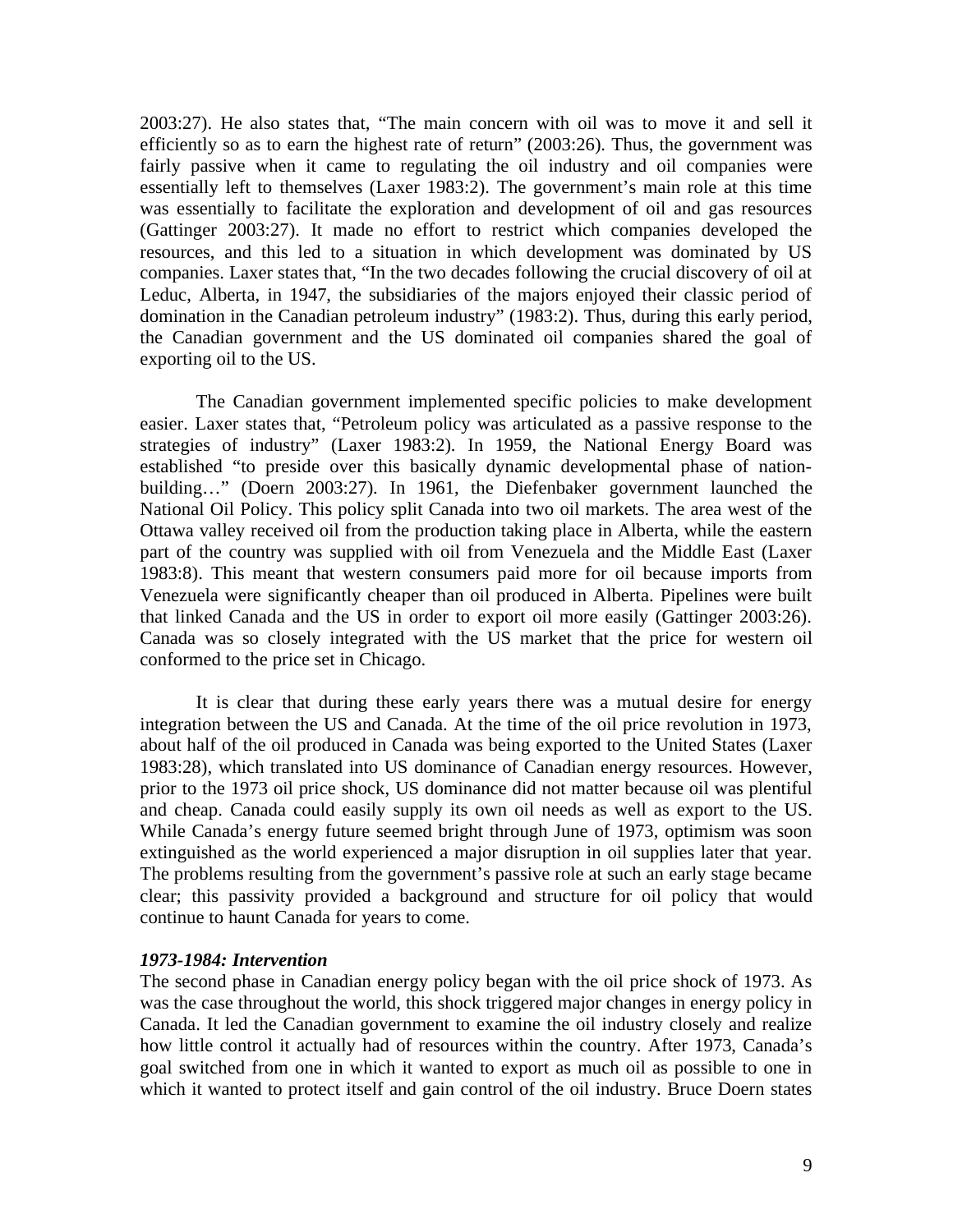that while it was never achieved, the goal of energy policy during the mid 1970's was now to decrease exports to the United States.

 In contrast to the previous passive policies, the government now took an active approach and implemented nationalist strategies so that it could gain control of its resources and protect itself from high world oil prices. One of the immediate actions taken by the Canadian government in response to the oil price increase of 1973 was to freeze the price of Canadian domestic crude oil at four dollars per barrel. This meant that the price of Canadian oil was now different from the world price of oil. The government also created a tax on this price difference for the crude oil exported to the US (Laxer 1983:39). This was not welcomed by the United States or by the big oil companies that were based in Canada. The tax meant that the Canadian government rather than the oil companies received the money on the price differential if the prices were higher. The United States urged Canada to increase its price to match the world price so that the price differential would disappear (Laxer 1983:41).

 In 1974, the Trudeau government established Petro-Canada, a state-owned oil company, in an attempt to gain more control over oil resources. Owning an oil company meant that the government would have direct involvement in the oil industry so that it could influence oil development in ways that it could not from the outside. Petro-Canada could influence investments in specific projects as well as bargain with the private sector (Laxer 1983:52). A state owned oil company would also allow the government to move forward with development projects that the private sector could not be trusted to fund; Petro-Canada could take the risks needed to further develop the oil industry (Laxer 1983:56).

 In 1979, there was yet another oil price increase and again the government was confronted with its lack of control over oil resources. This prompted the Trudeau government to establish the National Energy Program (NEP). The goal of the NEP was to gain control over Canadian energy resources so that Canada would benefit rather than the U.S. The NEP set a target for Canada to become self sufficient in oil production by 1990. It also wanted to see Canada gain 50 percent ownership in its energy resources and to channel a greater part of the revenues to the federal government (Rutledge 2005:81). Laxer states that the NEP "was the most ambitious effort ever undertaken by Ottawa to reverse the foreign control of a major industry in favour of Canadian control" (1983:73).

 The NEP caused problems between the western producing provinces and the eastern part of the country (where the government was located). The western provinces wanted to receive the higher world price for the oil it produced. Doern states that "These resentments are not just a product of energy issues. They reflect a larger historical view, especially in Western Canada, that national economic policy as a whole has favoured Eastern Canada, especially Ontario and Quebec" (Doern 2003:25). The western provinces saw the NEP as the east (the government) trying to control western resources (Doern 2003:31). However, the NEP lasted for only a short period of time; it could not withstand the pressure of the US and the global economic trends of the 1980's.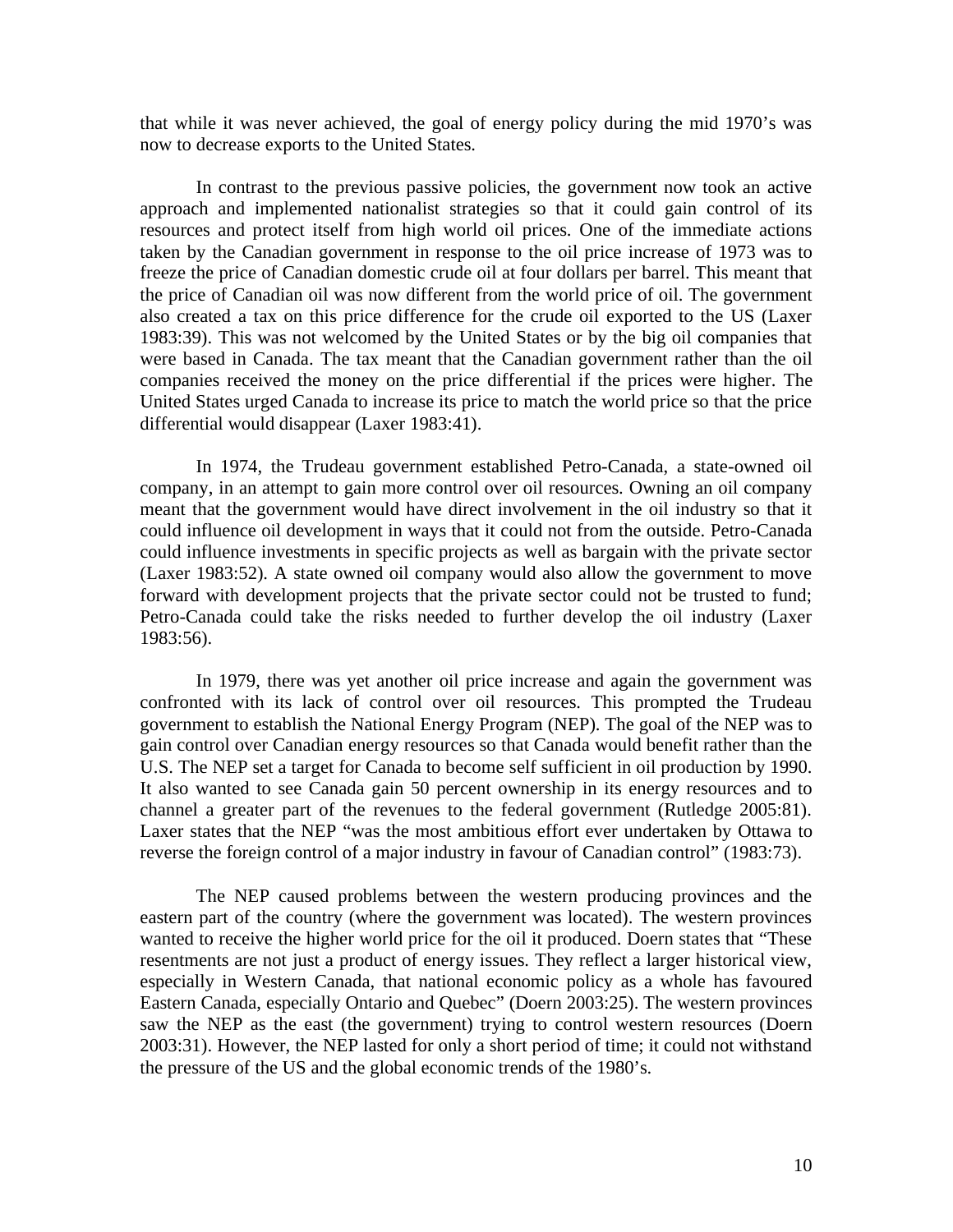#### *1980's and the era of free trade*

During the early 1980's the scare over oil prices subsided. Government felt less anxious and this led to a relaxation of nationalist policies (Rutledge 2005:82). Pressures to dismantle the NEP were mounting, coming from within Canada as well as from the US. Reagan was elected president shortly after the NEP was introduced and his administration was very critical of the plan, putting tremendous pressure on Canada to dismantle it. Within Canada, many policy advisors were also advocating the demise of the NEP, claiming that it was flawed. The general economic context at the time, which was increasingly pro-market, also influenced Canada. In fact, Rutledge (2005) states that this free market ideology led to the election of Mulroney in 1984. Mulroney's election changed the course of energy policy in the Canada dramatically. His government adopted a market based approach, which was a complete turnaround from the NEP.

 The Mulroney government set out from the beginning to get rid of the NEP. The government, influenced by the US and Britain, supported market based strategies for managing oil resources. It also wanted to stop the energy wars that had sprung up between the east and west over the NEP. In 1985 the Western Accord, which officially dismantled the NEP, was signed (Brownsey 2005:211 in Doern). This agreement healed the rift between the east and west by deregulating oil and restoring continental markets. The Atlantic accord was also signed with Newfoundland. While this did not specifically mirror pro-market tendencies of the government, it reflected the desire to unify the country and stop arguments over oil and gas.

 Unlike the NEP policies, the Mulroney government wanted to strengthen Canada's relationship with the US (Doern 2003:32). One way it did this was through the FTA. The FTA was signed in 1989 and made trade more open and free between the U.S. and Canada, "mainly by preventing the future use of two-price systems and by restraining the Americans from using many restrictive measures that they had resorted to in the postwar era with respect to Canadian oil and gas (and uranium) exports" (Doern 2003:33). Doern claims that lessons learned from past energy polices (such as the rift between the eastern and western parts of the country) were "a major contributing factor in later discussions during 1987-8 when energy free trade was secured through the Canada-U.S. Free Trade Agreement" (Doern 2003:31).

 The implications of the FTA for Canada could not have been further from the goals of the NEP only a few years earlier. Article 904 pulled Canada into a close relationship with the US and essentially eliminated its ability to implement nationalist strategies to protect itself in the case oil scarcity. "It provided that Canada could not arbitrarily cut off contracted American buyers of Canadian oil and gas. If declared shortages occurred, Canada could only reduce supply proportionately over an agreed three-year base period" (Doern 2003:33). This essentially stripped Canada of any future possibility to return to nationalist policies (Brownsey 2005:212 in Doern). Thus, the FTA meant less security for Canada (because it could not protect itself in the case of a crisis), and more security for the US (because more oil from Canada meant less dependence on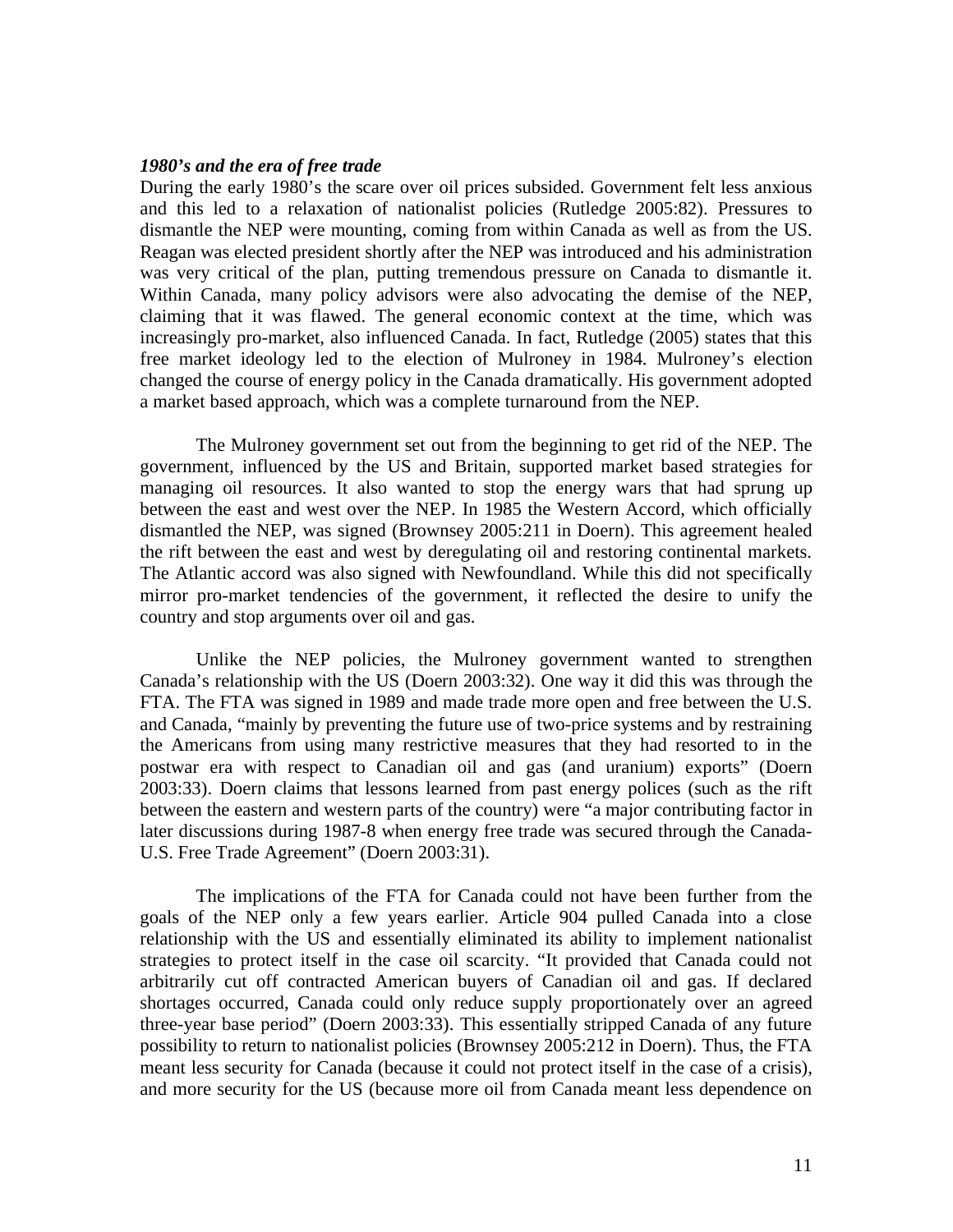insecure oil from the Middle East). Doern states that "…the FTA provided the capstone to the Mulroney government's pro-market energy policies, in effect quasi- 'constitutionalizing' them" (Doern 2003:33).

 In 1993, NAFTA, another free trade agreement, was signed by Canada, the US and Mexico. With respect to energy, NAFTA essentially re-stated the same issues as the FTA and amounted to a "North American energy resource supply guarantee" (Barton 2004:194). Section 607 of NAFTA "limits the national security exemption found elsewhere in the Treaty, to justify restrictions on energy exports. Such restrictions are allowed only in specified circumstances, such as when necessary to 'respond to a situation of armed conflict involving the party taking the measure'" (Barton 2004:194).

 The privatization of Petro-Canada meant that one of the last nationalist policies had been dismantled. While Petro-Canada was involved in exploration drilling and high risk projects, the economic situation took a negative turn in 1986. Petro-Canada's financial situation had been the object of criticism for years due to its heavy spending, but when oil prices declined in 1986, its activities became expensive. The Mulroney government announced Petro-Canada's failure in 1991. However, it had to tread carefully on the issue of privatization. Nationalist sentiments had been strong only a few years earlier and there was a fear that if Petro-Canada were fully privatized there would be a resurgence of nationalist sympathies in the public. Thus, privatization was at first restricted to 20 percent of the company's equity (Rutledge 2005:83). The government also required that foreign ownership be no more than 25 percent and individual shareholders less than 10 percent (Rutledge 2005:84). However, these restrictions did not last; by 2000 the government had lifted the restriction on foreign ownership (Rutledge 2005:84) and in 2005 the remaining state equity was sold to private investors.

 By the late 1980's and early 1990's the NEP had been completely dismantled and the free market ideology had become dominant. Due to Canada's integration in the world economy, it could not help but be influenced by the global trends of the 1980's. Canada's brief stint of nationalist policies did not last and, by the 1990's, the US and its interests dominated Canada yet again

## *Incorporating the Environment*

During the 1980's and 1990's free trade became the norm. However, the 1990's was also a time when the environment became a more visible issue in government policies. The concept of sustainable development was adopted by the Chrétien government soon became the dominant strategy for both government and industry to address environmental problems. The concept of sustainable development argues that a society in which the economy is growing provides the best opportunity for protecting the environment. Thus, Canada has integrated its energy and environmental policies. Natural Resources Canada states that, "Sustainable development is the overarching objective of Canada's current energy policy and is achieved through four key principles: Reliance on the market to allocate resources. Prices are established and investment decisions are made in competitive energy markets under the NAFTA framework; Respect for jurisdiction. Energy and other resources are owned by the provinces in which they are located;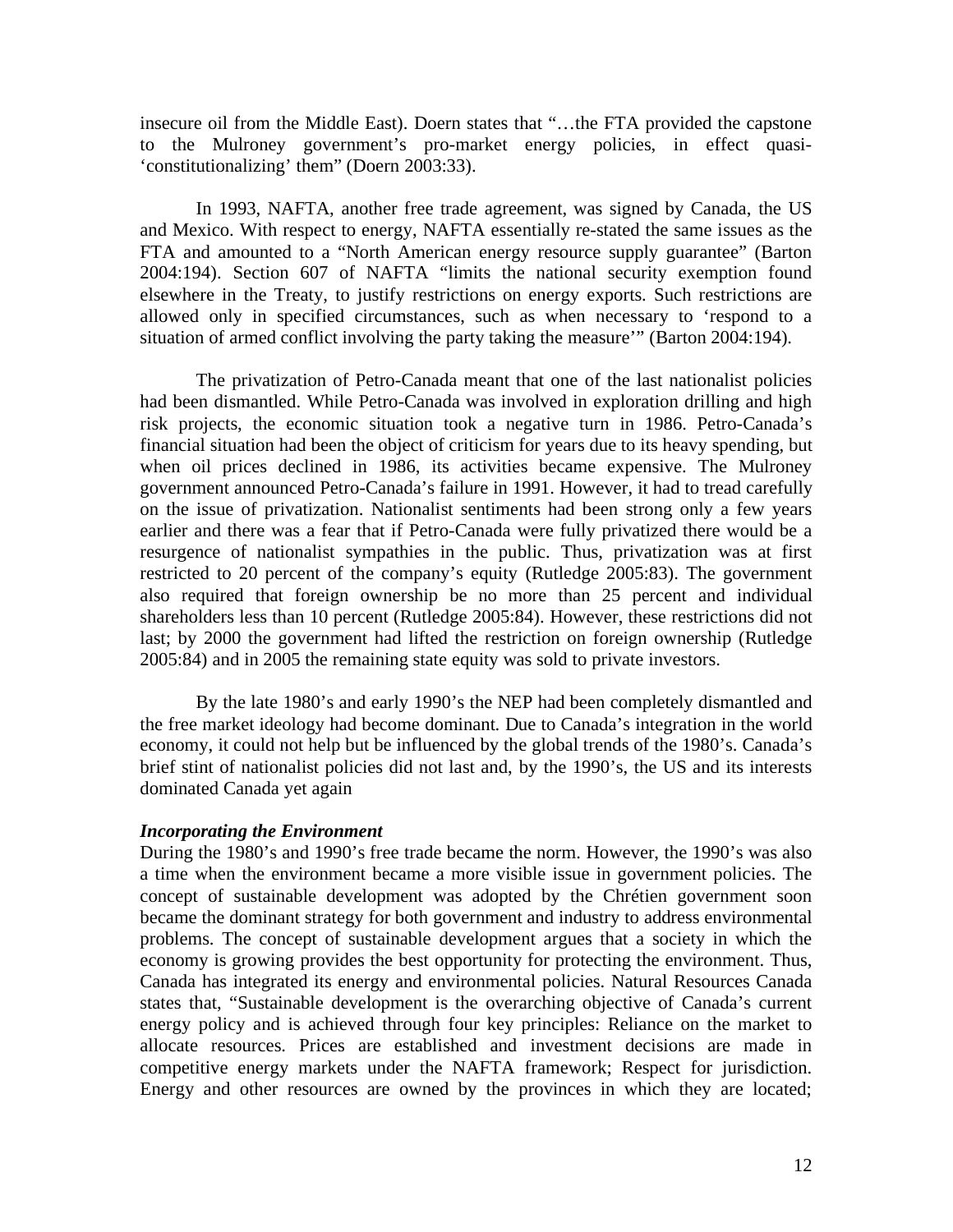Regulation to ensure that markets work; Targeted investment to supply goods and services that the market cannot or will not supply".<sup>3</sup> After 1995, each federal department was required to incorporate sustainable development into its strategies and policies and had to publish a report every three years on its progress and goals.

 While the effectiveness of Canada's climate change actions is contestable, unlike the Bush administration, Canada has at least accepted that climate change is a problem to which energy is linked. In 2002, Chrétien declared that Canada would implement the Kyoto protocol and reduce greenhouse gas emissions to 6 percent below 1990 levels (Brownsey 2005:200 in Doern). In April of 2005, the government of Canada began Project Green. The first phase was called 'Moving Forward on Climate Change: A Plan for Honoring our Kyoto Commitment.' Project Green is "a national project to create a healthier environment and a stronger economy by combining the efforts of governments, non-governmental organizations, businesses and all Canadians to build a more sustainable future". $4$ 

The Canadian government states on its website that, "The Government of Canada is committed to the transformative, long-term change required to make reductions in GHG emissions while ensuring continued economic growth. In achieving that transformation, we believe we will meet our Kyoto target while maintaining a productive and growing economy" (http://www.climatechange.gc.ca/english/canada/). While it is certainly arguable how well Canada's policies have worked and will work in the future, Canada has at least accepted that climate change is a problem while the US still essentially dismisses and ignores it.

# **Britain**

## *Introduction*

In 1959, the discovery of an oil field off the coast of the Netherlands prompted companies to seriously consider exploration in the North Sea. This exploration began in the southern areas in 1962. The way that the British government approached oil development in its offshore can only be understood in the context of its economy, which, at the time when offshore oil was discovered, was suffering from high levels of unemployment and slow growth. The possibility of oil was seen as something that could turn this around. Thus, the government took an active approach so that these oil and gas resources could be developed as quickly as possible (Anderson 1993:9). However, like Canada, the desire to develop quickly meant that Britain lost a degree of control over its own resources. Its initial strategies were based on the assumption of abundance and no strategies were put into place to protect itself in the case of a shortage. These initial strategies had a large influence on the future of the country.

# *Early Years*

Because Britain's main focus during the early years was to develop the oil industry as quickly as possible, its policies were focused on ensuring that companies did not acquire

 $3$  http://www2.nrcan.gc.ca/es/es/policy e.cfm.

 $\frac{4 \text{ http://www.climatechange.gc.ca/english/canada/}}{$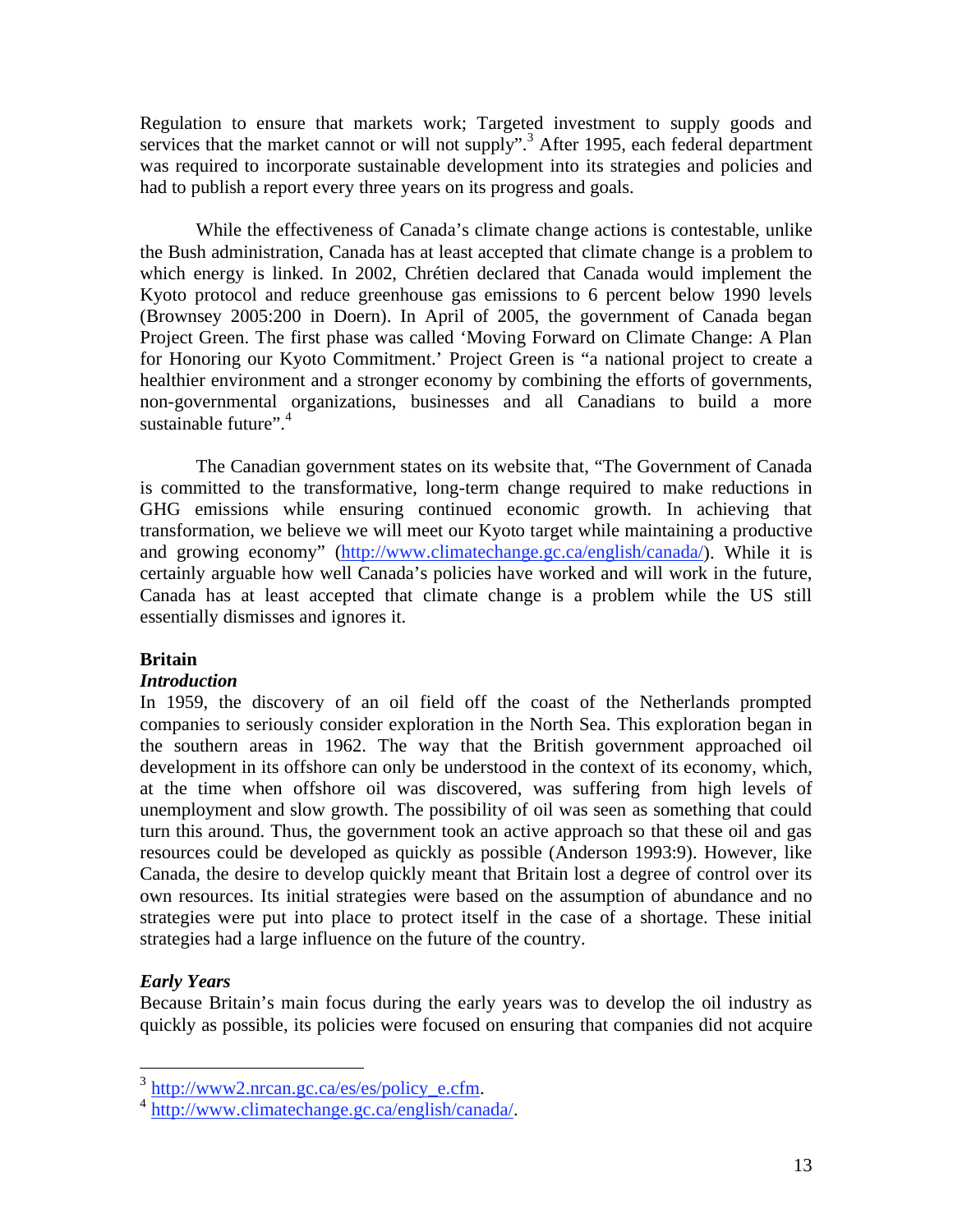the right to explore land and then hold it until it became more profitable to exploit. This was mainly accomplished through the licensing system. Britain divided its portion of the North Sea into blocks that would then be granted to companies on a discretionary basis. The discretionary method, as opposed to auctioning areas off to the highest bidder, allowed the government to have more control of development because the government could favor British companies or companies that bought British products (Nelsen 1991:14). Thus, more of the benefits remained within Britain.

 Britain's licensing system stated that after six years the license holder had to return half of the original license area. The returned area was exchanged for an extension of 40 years on the area that the license holder had kept. This ensured that the holder explored the original license area quickly and thoroughly in order to keep the section that would be most profitable (Nelsen 1991:21). Companies also had to submit a schedule of work which they committed to complete over a certain period of time. These work schedules later became part of the license negotiations between companies and the government, and a way for companies to outdo each other in attempts to get the same license area (Nelsen 1991:21). However, aside from these rules to ensure quick development, the British government was not strict about issuing licenses.

#### *The oil crisis of 1973*

Like in the US and Canada, the energy crisis of the early 1970's acted as a wake-up call for Britain. Although no policies were in place to protect British supplies in the case of a shortage, Britain assumed that it would have first access to the oil being developed off its coast. However, it soon discovered that this was not the case. Although based in Britain, the oil companies developing off the coast argued that they could not give Britain special treatment compared with other customers (Anderson 1993:90). This prompted the government to re-evaluate its initial development strategy and realize that, in its haste to develop the industry quickly, it had been extremely liberal when issuing licenses. Blinded by the desire to develop, the government had not planned any way to protect itself in the case of a shortage. Nelsen states that the "oil supply crisis confirmed once again Britain's vulnerability to outside disruptions of supply and rekindled its traditional sense of insecurity" (Nelsen 1991:48). Thus, like Canada, the oil crisis prompted the British government to implement policies that would give it more control over Britain's oil resources. Thus, British energy policy changed dramatically in the 1970's.

 Initial exploration and development was more expensive in the North Sea (and much more challenging due to the climate) than other places, but the price increase in 1973 changed this by bringing the cost of North Sea production to the same level as world production. This, coupled with the fact that the North Sea countries were politically stable, meant that the North Sea became a much more attractive place to produce (Anderson 1993:72).

 Following the price shock of 1973, the Labour Party in Britain began restructuring government policy regarding oil and energy issues. They issued a White Paper in July of 1974 which outlined the government's new goals and strategies relating to the oil industry. The government's new goals were to obtain more of the large profits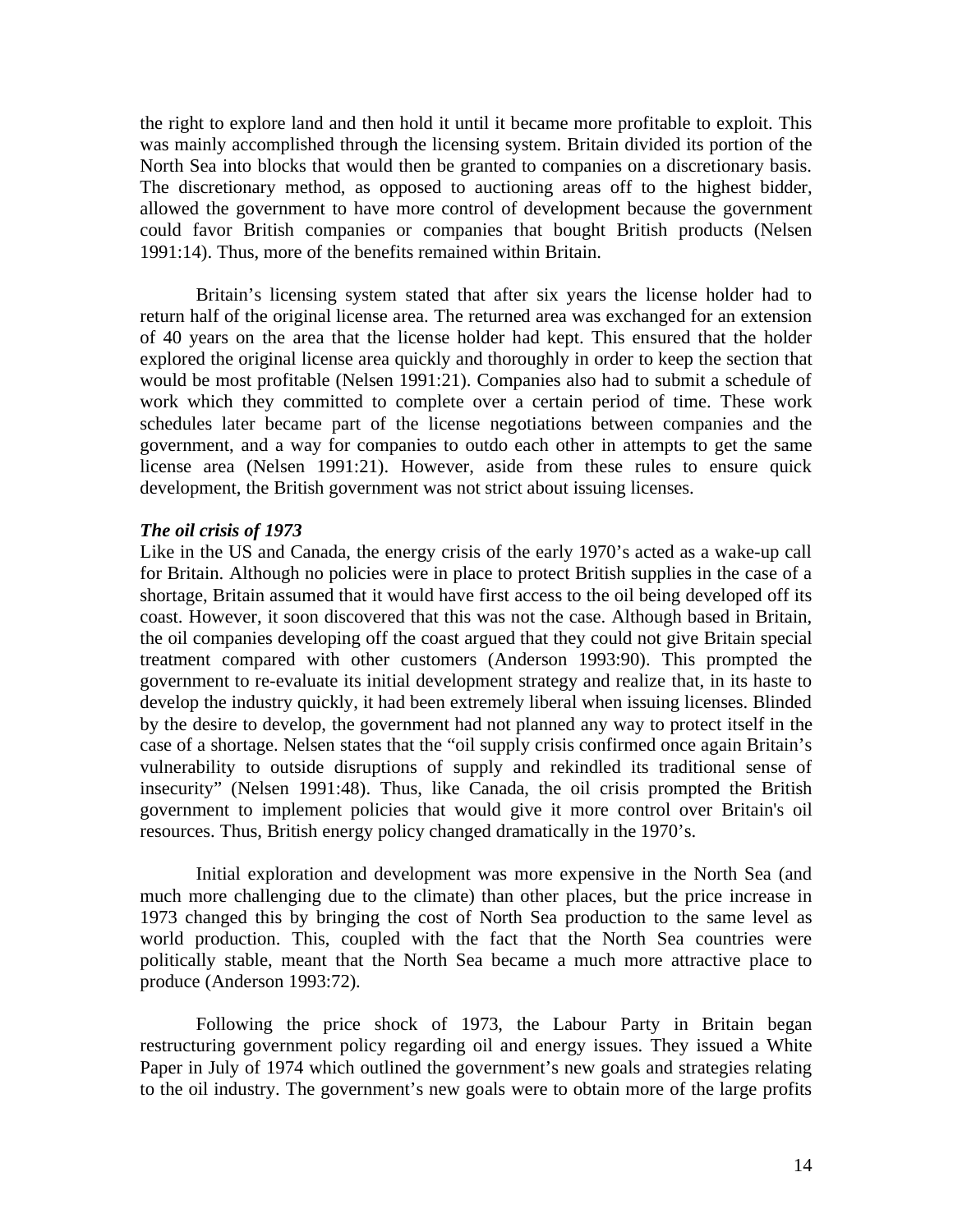made by oil companies and to gain more public control over the industry (Nelsen 1991:48). One of the Labour Party's strategies to accomplish its goals was to pass three new taxes on oil exploitation. These taxes - a royalty, a petroleum revenue tax and a corporation tax (Anderson 1993:91) - were in response to the discovery of how much profit the oil companies were making in relation to how much the government was receiving.

 In an attempt to gain more public control of the oil industry, the Labour government established the British National Oil Company (BNOC), which was a completely state-owned oil company. BNOC was involved in exploration, production and sales of gas in Britain.

BNOC was to operate as a commercial oil company, while also acting as an instrument of government policy. It was empowered to explore for and exploit petroleum resources anywhere in the world; take over the government's participation interests (including current holdings through the National Coal Board); buy and sell petroleum; trade in petroleum products; and build, hire, or operate refineries, pipelines and tankers (Nelsen 1991:51).

BNOC would allow the government to gain more control over the industry so that the profits would accrue to Britain rather than foreign companies. Owning a state oil company also meant that in the case of another oil crisis, Britain would have a more secure supply. The legislation that created BNOC had specific stipulations (1) that oil had to be landed in the UK and (2) that there was an expectation that two-thirds would be refined in the UK. There was also the expectation that BNOC should be able to buy a major part of British offshore production so that it could sell it to companies that would refine it in Britain (Anderson 1993:92). BNOC would also get 51 percent of existing and future licenses.

## *The 1980's - the era of deregulation and liberalization*

In 1979, the Conservatives came to power in Britain and established a different strategy for managing Britain's oil resources. Britain had become self- sufficient in oil by 1980. Thus, when the oil crisis of 1979 hit, it faired better than many other countries (Anderson 1993:92). The Conservatives then argued that there were better ways to maintain selfsufficiency than through strict government regulation and intervention. Rather, they thought that the private sector could more efficiently maintain oil resources. In other words, the Conservatives supported the government giving up its involvement in the oil industry and leaving it to the private sector and the market. Anderson states that, "The major objective was to increase the amount of commercially exploitable resources on the British shelf, thereby prolonging self sufficiency. The instrument was a more liberal tax regime for new developments" (Anderson 1993:143). Anderson states that, "The only task left to the government would be to provide the industry with favourable working conditions, mainly through the tax system" (Anderson 1993:131).

Almost immediately after entering office, the Conservative government attacked BNOC. The Conservatives had opposed it for years while Labour was in office and now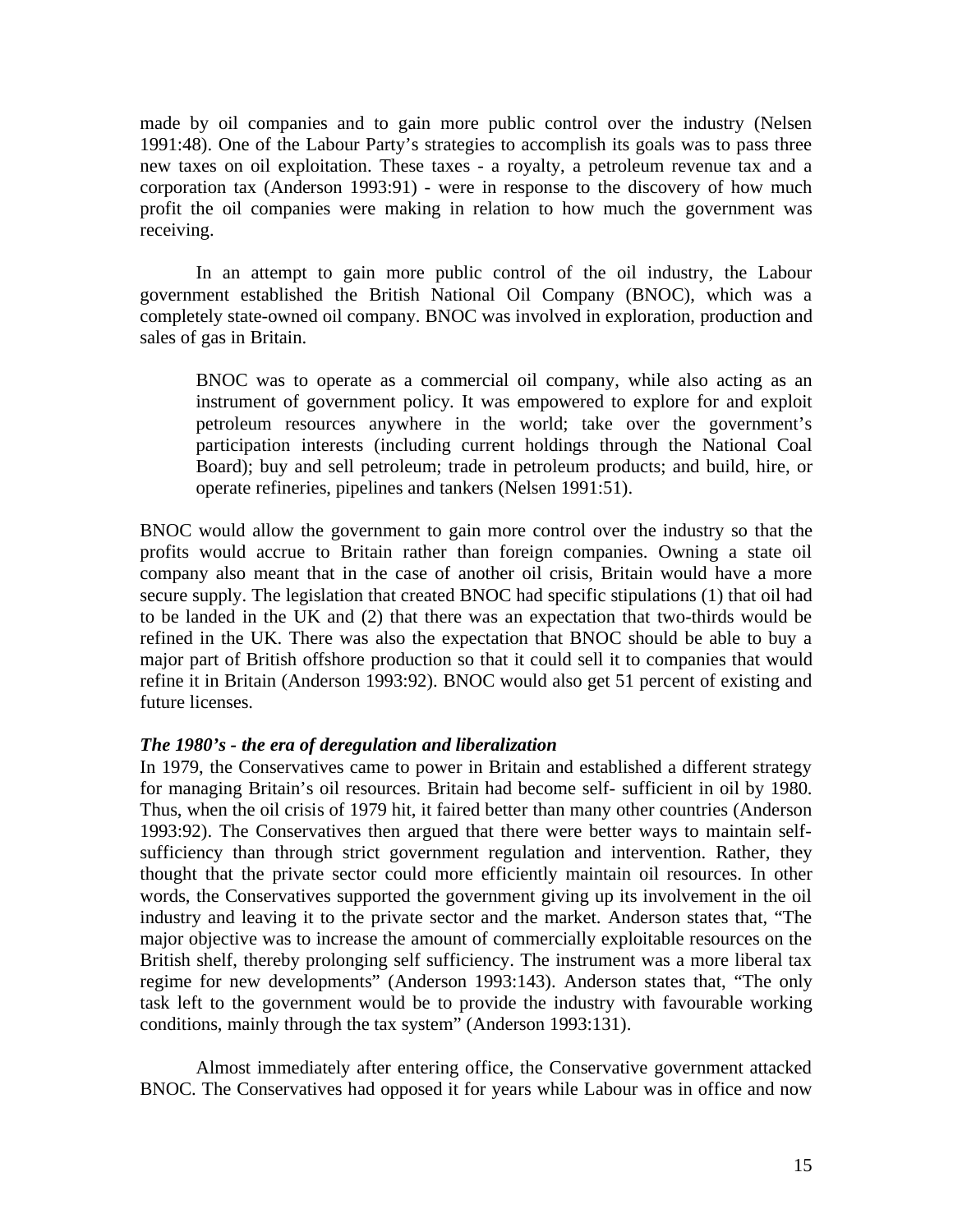that they were in power, moved to dismantle it. As in Canada, the Conservatives did not completely dismantle the state oil. In July of 1979 the government implemented changes that essentially brought BNOC to the same level as other companies. BNOC would no longer be given special treatment, such as automatically gaining 51 percent of each license or getting preferential treatment in licensing rounds (Nelsen 1991:90). In 1982, BNOC was partially privatized and was essentially split into two companies. Britoil, was created from the exploration and production part of the company, leaving BNOC as a trading company (Nelsen 1991:159). This trading company was then dismantled in 1985 (Anderson 1993:136).

 The Conservative government also changed the tax system when it entered power. These changes were based on observations made by Labour of how much profit the oil companies were making while government revenues remained the same. The Conservatives implemented a plan that, among other things, raised the petroleum revenue tax from 45 to 60 percent (Nelsen 1991:138). The Thatcher government increased this tax to 70 percent about a year later. However, increased taxes at the end of the 1970's and early 1980's had to be rethought as the price of oil declined in the early 1980's. In order to ensure that exploration continued at an acceptable rate, the government changed the tax laws yet again in 1983.

#### **Norway**

# *Introduction*

While interest in the North Sea began in the early 1960's, it remained in the south, with little interest in the northern areas. The Norwegian government did not think that there was any oil in the area of the North Sea off its coast. Therefore, they deemed involvement in offshore exploration too risky and discouraged Norwegian companies from participating (Claes 2003:47). Thus, when oil companies first approached Norway for exploration licenses, the government essentially turned them away, stating that there was nothing there. Companies, however, continued their interest and eventually Norway began granting licenses, even though it was not expected that anything would be found. Sentiments changed, however, when the Ekofisk field was discovered in 1969 and the skeptics were proved wrong.

 As with the US, Canada and Britain, the strategies that Norway chose to address the offshore oil industry at the outset prepared the stage for future developments in policy. Norway's goal from the beginning was to ensure that it did not lose control of its oil resources to foreign companies; the government wanted the oil industry to benefit Norway and its people. While Norway had a history of distrusting multinational companies, it also had to face the fact that it had no experience with oil and did not know how to proceed. Thus, Norway needed these foreign companies to be involved at first. However, unlike Britain, whose economy was struggling at the time of oil discovery, Norway's economy was stable and strong. Thus, Norway did not feel the same pressure to immediately succumb to foreign companies and could implement policies to protect itself instead. Therefore, Norway's strategy from the beginning was based on a cautious and untrusting view of big oil companies (Anderson 1993:57).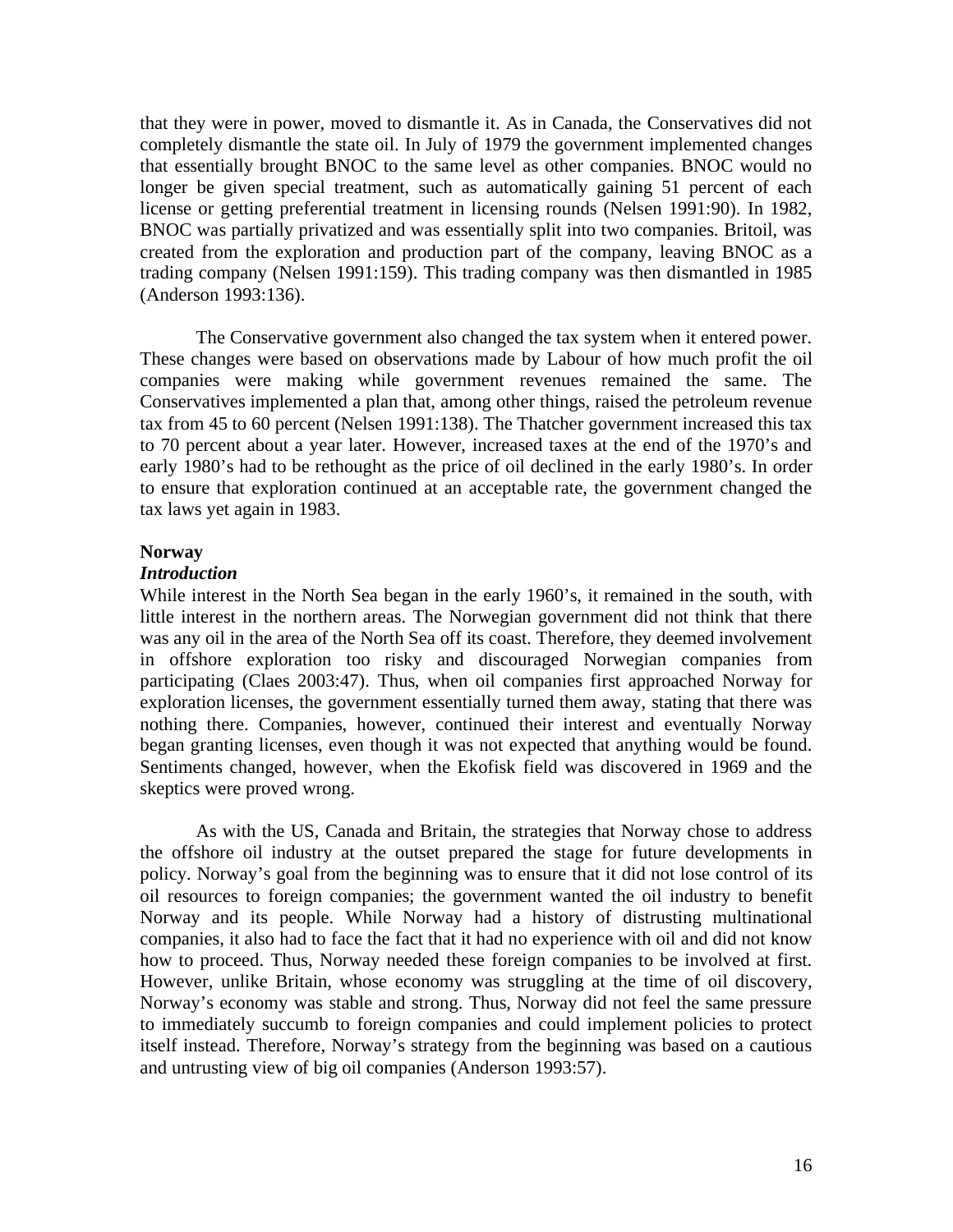## *Initial Strategies*

Norway was not over-eager for production like Britain, and its initial purpose for awarding licenses was simply to discover if any oil existed. However, there was a general perception that Norway was a less desirable place to explore due its harsh conditions, so the government included in the licensing system measures to increase the attractiveness of exploring. One strategy for doing this was to create larger licensing blocks than did Britain. Companies prefer larger blocks because it increases the likelihood of a major find in the license area. Norway granted reconnaissance licenses for a period of three years, which allowed the holder to conduct exploration in the area. The government required that all companies holding a license provide their findings to the government twice each year. This ensured that the government knew everything that the companies knew and that the companies would not get the upper hand. Another incentive to explore in Norway was that, unlike Britain where companies had to give back half of the license area after the first six years, companies in Norway only had to give back one-quarter after the first three years, then another quarter after three more years (Nelsen 1991:24). This was done in exchange for a production license that lasted 46 years.

 While the licensing systems in both Britain and Norway were similar, the Norwegian government became much more involved in the process in order to maintain control of its resources and not develop them too quickly. The government's involvement is exemplified by how it dealt with licensing groups. Companies often like to hold licenses in groups so that risks are minimized. However, who creates these groups can have an impact on who has the power over the resource. The British government allowed companies to choose their own groups and then apply for a license together. This meant that companies could have pre-established goals and strategies for developing the license area. These goals might or might not be the same goals as those of the government. However, the government would have no control once the license was given. On the other hand, the Norwegian system had companies apply individually and state whether they would like to be considered individually or as part of a group. The government would then form the license groups (Anderson 1993:58), thus allowing it to maintain more control over offshore development.

 The first licensing round in Norway took place in 1965 when 22 production licenses were awarded (Norway n.d.:11). While Norway had wanted to award licenses to more Norwegian companies, they were all given to foreign companies because no Norwegian companies knew anything about offshore oil (Anderson 1993:59). Thus, due to the lack of knowledge, Norway initially had to rely on foreign companies to develop its industry. However, because they were suspicious of big companies from the start, Norway established a strong system of regulations (Anderson 1993:59). Anderson states that, "One could say that through regulation, Norway tried to reduce the foreign investors' role to one of operator" (Anderson 1993:25).

## *After oil was discovered*

In 1969, the first commercial oilfield in the North Sea, Ekofisk, was discovered. Ekofisk was a larger discovery than anyone had expected and it meant that Norway no longer had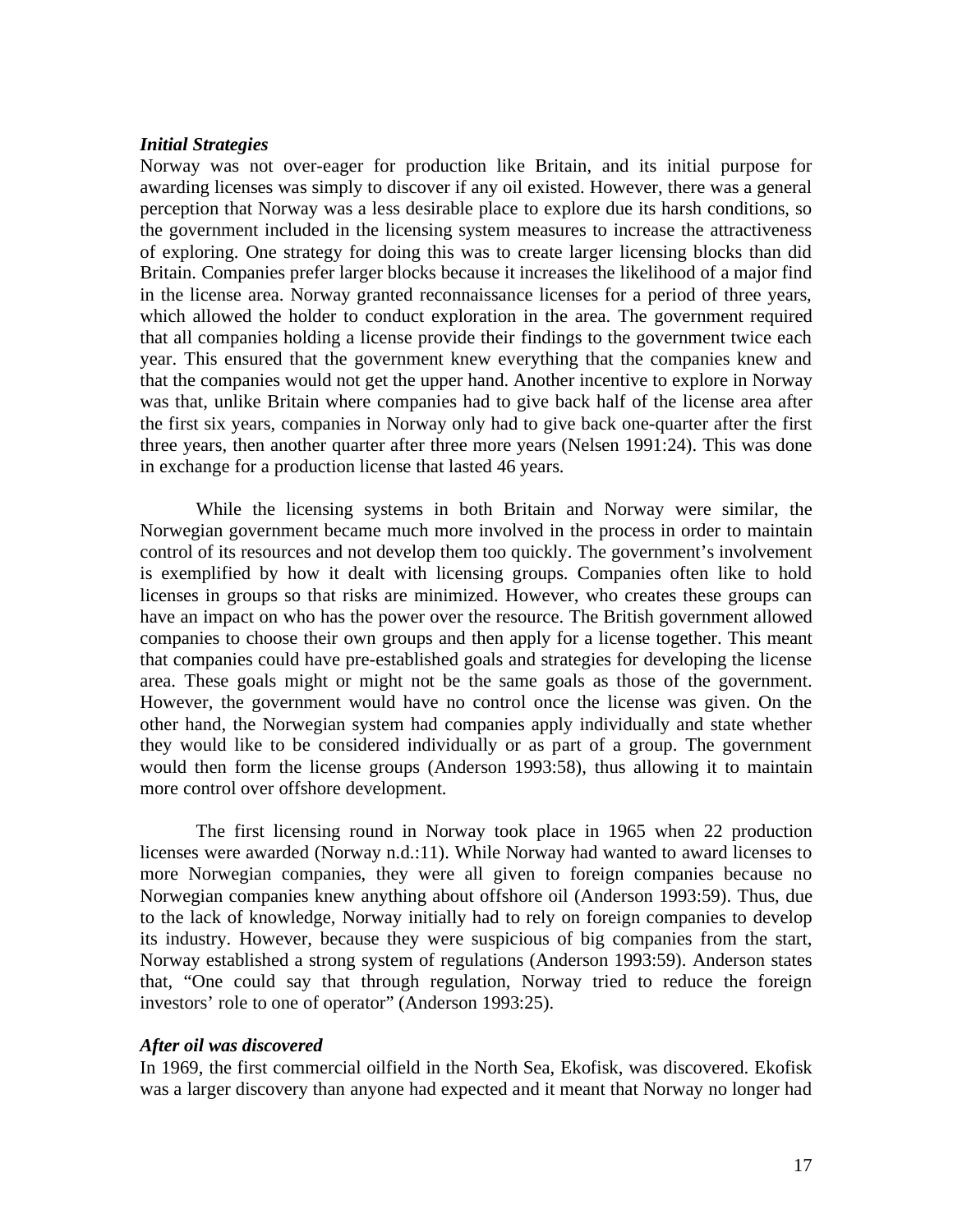to create incentives for companies to explore there over Britain; it was now clear that Norway had a lot to offer and the government could use this to gain control over the industry.

 When the Labour government came to power in 1971, it reviewed government participation in the oil industry, studied how other countries had been affected by it and passed the 'ten oil commandments' as an indication of its desire to establish control over oil development. The ten commandments were:

(a) national governance and control of all activities on the Continental Shelf, (b) that the petroleum resources contribute to the development of new industrial activities in Norway, (c) that oil and gas should be piped to Norway, (d) that the state engages in all aspects of the petroleum activities where it seems appropriate, and (e) that a state oil company should be established (Claes 2003:48).

In an attempt to accomplish these goals, the Labour government restructured its involvement in the oil industry by separating its functions into policy making, technical control and commercial participation. This, in turn, led to the creation of the Division of Oil and Mining, the Petroleum Directorate and a state oil company (Anderson 1993:96).

 The new Division of Oil and Mining was "to take responsibility for guiding government policy by framing national objectives, writing laws, overseeing the licensing process, and coordinating the petroleum-related activities of other ministries" (Nelsen 1991:35). The Petroleum Directorate's purpose was "to serve as the technical advisor to the ministry and the enforcer of laws and regulations" (Nelsen 1991:35). Commercial participation was accomplished through the creation of Statoil, a state oil company, in 1972. The purpose of Statoil was to reduce the role of foreign companies in the oil industry (Anderson 1993:97). Unlike Petro-Canada and BNOC, Statoil was not a response to the 1973 oil crisis. Because Statoil had already been established, the company provided some protection to Norway when the crisis hit (Anderson 1993:6).

 While previously licenses had been given fairly liberally, their issuance slowed after the government was restructured. The government realized that both Statoil and the new government agencies needed time to learn more about the oil industry in order to control its development. Anderson states that, while Statoil was created in the 1970's, it "could not expect to be operational until the early 1980's" (Anderson 1993:98). The government decided to use its new power to slow development so that it could proceed in a manner that would limit any negative effects to the economy (Nelsen 1991:61). Thus, the period of 1974-1978 "was used for reflection and the building of competence" (Anderson 1993:98). Because of this, Anderson states that, "Eventually, Norwegian companies, led by Statoil, would be able to take over the major part of offshore activities" (Anderson 1993:98).

 Because Norway now had confirmed oil, it no longer had to make itself look better than Britain to the oil companies. This meant that the government was now in a better bargaining position and could tighten the regulations regarding oil development in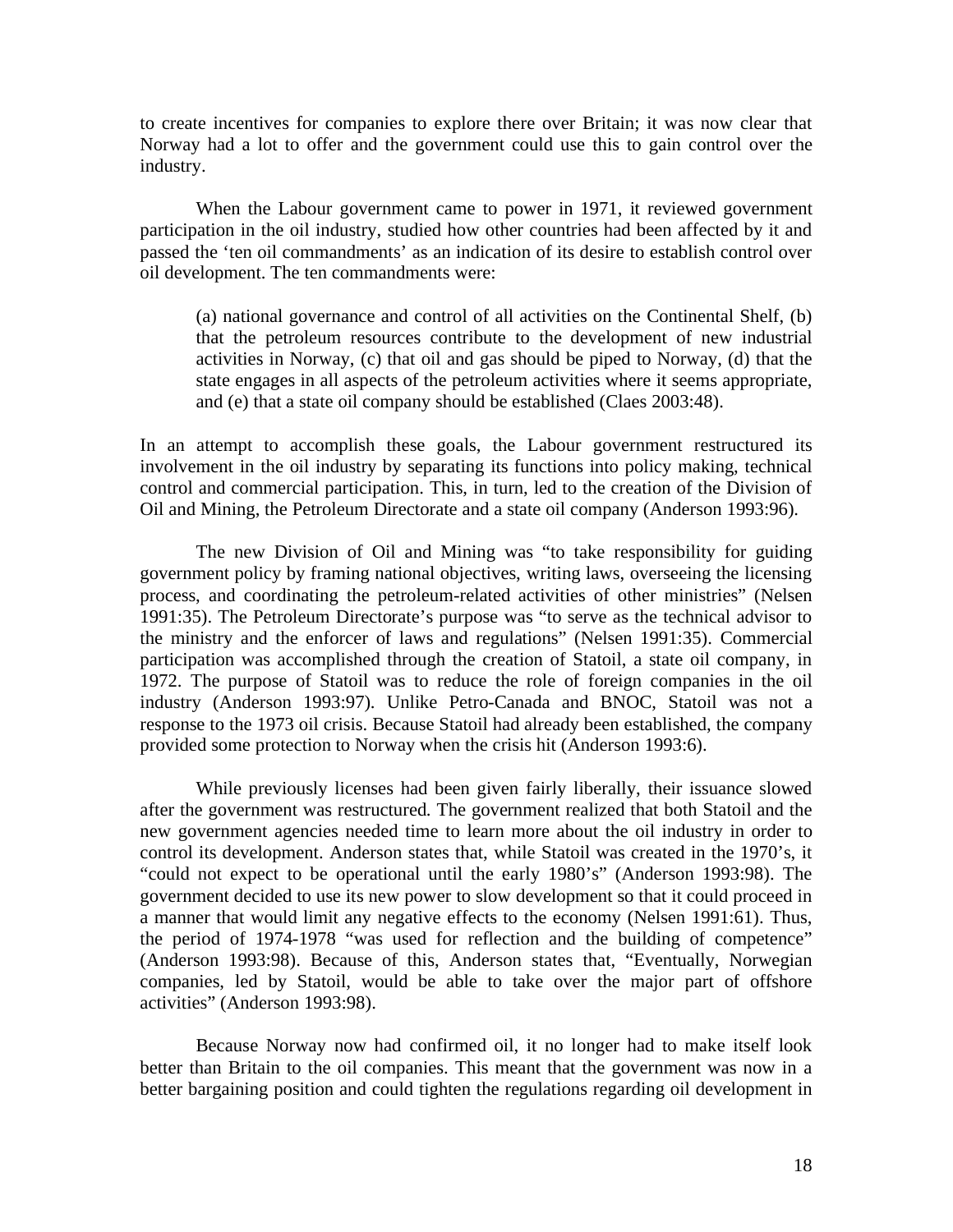Norway's favor. In 1973, the government decreased the amount of time that a license could be extended from 46 to 30 years, and only after half of the block was returned to the government (Nelsen 1991:37). The state now also insisted that Statoil be given a minimum of 50 percent participation in all licenses (Nelsen 1991:59) with the possibility of increasing participation to 70 percent if a field were deemed commercial. The government further gave itself the right to postpone the development of a commercial discovery for up to five years, later changing this to the ability to postpone development indefinitely (Nelsen 1991:59). This was done as a response to the fear that developing the oil industry too quickly would negatively affect the economy. Thus, after oil was confirmed, the Norwegian government began taking more and more control of the industry.

## *The 1970's*

The oil price shock of the early 1970's caused major disruptions in the US, Canada and Britain, causing them to implement strategies to protect themselves. Norway, however, already had such policies in place, so the oil price shock did not have the same impact as it did in other countries. Anderson states that, "the development of the 1970's must be regarded as a gradual elaboration of the basic framework and ambitions that had been formulated during the 1960's" (Anderson 1993:95).

 While Norway did not have to implement strategies to protect itself and gain control over its oil industry as a result of the 1973 price shock, the shock did impact other policies. The oil price increase made the North Sea oil industry much more attractive and viable financially for development. Nelsen states that, "The revolution was a devastating defeat for the international oil companies, but it was a profitable one (Nelsen 1991:43). Norway was also more attractive at this time because companies were looking for areas to develop that were politically stable, friendly and secure. Thus, while the government did not need to implement interventionist strategies, it did implement policies to take advantage of Norway's new, more attractive place in the oil world. The government passed the Petroleum Tax Act of 1975, which increased the taxes that oil companies had to pay. The Act introduced the Special Tax, which was 25 percent on net income of petroleum production. Companies also had to pay royalties and a regular corporate tax of 50.8 percent (Nelsen 1991:43).

# *The 1980's*

Privatization and liberalization (or an increase in neoliberal policies) took place in many countries during the 1980's. It led to the privatization of state oil companies and the liberalization of energy markets in the US, Canada and Britain. However, this was not the case in Norway. While privatization did eventually take place, it was slower to come than in other countries.

 The 1980's did not see the privatization of Norway's state owned oil company, but there were questions regarding Statoil's power that contributed to the eventual privatization of the company. During the 1980's, Statoil had grown and become quite powerful. Nelsen states that, "Its phenomenal growth and impressive technical abilities earned it the respect (although sometimes grudgingly) of the international oil community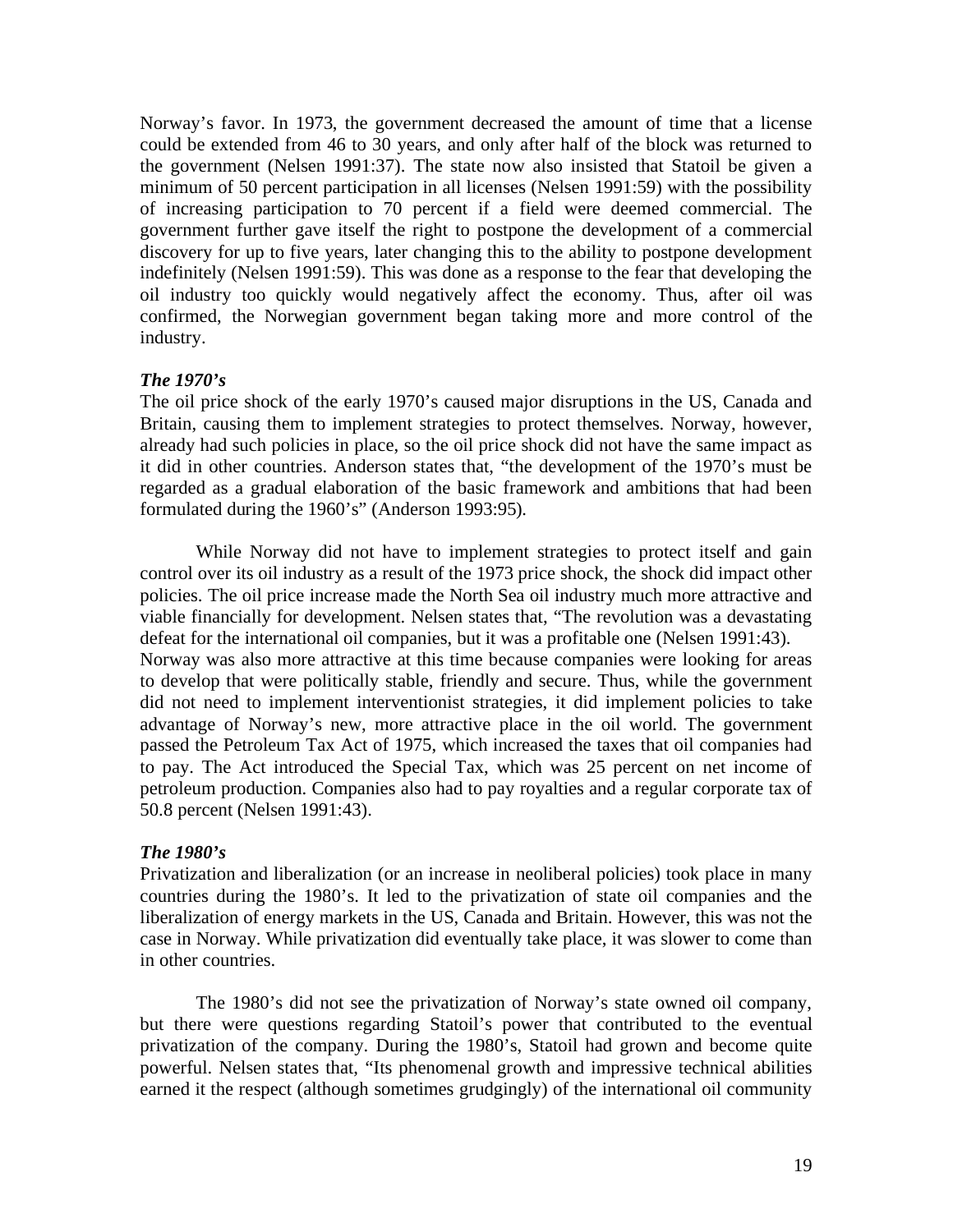and the near awe of the Norwegian people. Statoil had gotten quite large and was beginning to show signs of independence" (Nelsen 1991:78). The government began to fear that it would lose control of Statoil, and thus, the oil industry. Nelsen states that the larger the company grew, the more arrogant it became so that "Soon it was very difficult to know if the Storting was controlling Statoil, or vice versa" (Nelsen 1991:175).

The early 1980's was the peak era for the Norwegian oil and gas industry. After having spent several years during the 1970's building a base of knowledge, the oil industry thrived. However, while the industry thrived, Norway became more and more dependent on oil to keep its economy afloat. Like the other countries prior to the 1973 oil price shock, Norway had not considered its dependence on oil a problem and did not have a plan to deal with changes in this situation. Anderson states that the tax system "was based on the assumption that the oil price could only move one way-up! Therefore, the main concern was to capture the super profit in a high price scenario" (Anderson 1993:150). This became a problem in 1986 when the price of oil declined dramatically. Unlike the previous problems in the 1970's, which were based on shortages and predominantly hurt consumers, the 1986 price collapse was predominantly a problem for producing countries. Norway was hit very hard because much of what it produced was exported. It also had very high production costs which, coupled with a low oil prices, caused oil production in the country to become much less attractive.

 Following the collapse, Norway experienced the strongest recession since the 1930's (Anderson 1993:114). The government realized that it had become addicted to oil revenues and that its strong nationalist policy not only nationalized oil production, but also nationalized risks as well. Thus, in its effort to protect itself, Norway actually paved the way for being harder hit by a collapse in prices. Following the price collapse, the government made changes. Cleas states that, "When the economic situation changed so radically, the pressure for drastic political action increased. The Norwegian government introduced harsh measures in the country's macroeconomic policy" (Claes 2003:52).

 One example of a change that took place to decrease the risks to Norway was the creation of The State Petroleum Fund. This Fund was created in 1990 in an attempt to incorporate the petroleum industry into the longer term economic plans of the country. It was meant to act as a buffer if the government ran a deficit. The Petroleum Fund receives all revenue acquired by the government from the petroleum industry and invests all of its capital into financial assets abroad. This strategy addresses the problem of nationalized risks by spreading them throughout the world, but also helps to protect the Norwegian system in the case of a deficit. Another interesting part of the Petroleum Fund is that it has recently come to include ethical guidelines. These guidelines state that the Fund should not be invested in anything harmful such as something that contributes to violations of humanitarian and human rights, corruption or major environmental degradation.<sup>5</sup>

 $\overline{a}$ 

<sup>5</sup> http://www.odin.dep.no/fin/engelsk/p10001617/p10002777/006051-990432/dokbn.html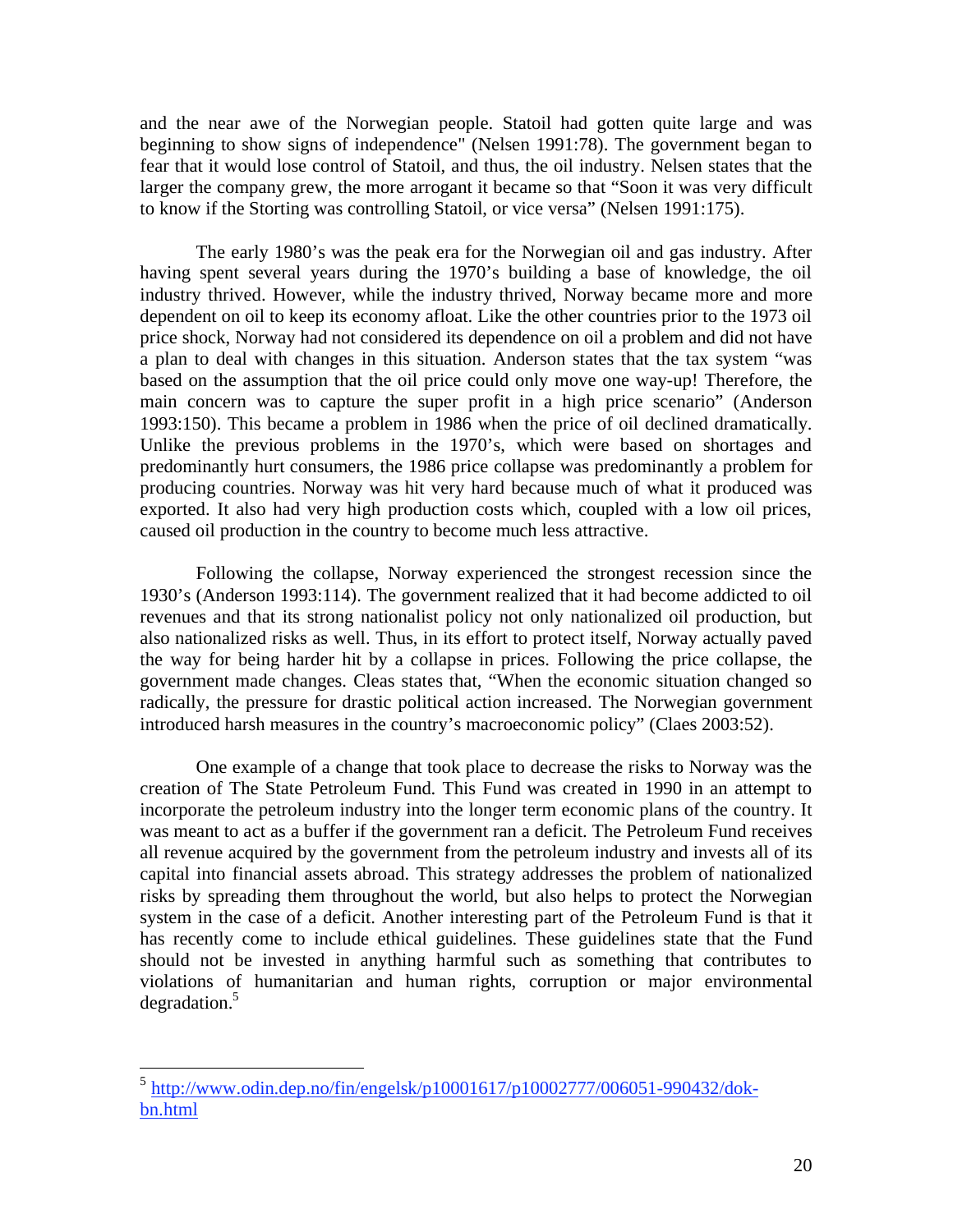## *Privatization*

While the 1980's was a time of privatization and liberalization in developed countries, Norway did not follow right away. Questions relating to privatization had been circulating for years, but it was not until 2001 that a serious move toward privatization took place. In June 2001, Statoil was partially privatized when 18.2 percent of the company was sold to private shareholders. One of the arguments made for this partial privatization was that:

complete state ownership was a liability when Statoil was seeking access into other petroleum regions around the world…In order to participate in such areas, alliances and partnerships with other IOC's seemed the only feasible strategy. Such alliances and partnerships were made more difficult when no shares were available to buy. Thus, the argument put forward was that Statoil should be partly privatized and given the opportunity to engage in more formal long-term or strategic alliances with private international firms(Claes 2003:57).

 After the decision to partially privatize Statoil, the government created Petoro, which was a completely state-owned company. Petoro was not an oil company, but rather had the purpose of managing the SDFI (State Direct Financial Interest) on behalf of the government. The SDFI had been created in 1985. Under this system, the state would invest in a project and then receive a proportion of the revenue based on that investment (The Pembina Institute 4). The SDFI had previously been the work of Statoil, but the government, wanting to keep this responsibility wholly within the hands of the government, thus created Petoro.

 As of January 2004, the government still owned 81.7 percent of Statoil, an amount that Claes argues, "…still implies a substantial state ownership on the Norwegian Continental Shelf" (Claes 2003:57). Thus, while Norway followed the global trend of privatization, it still seems to have a more nationalist perspective than the countries that wholly privatized. Claes states that, "It hardly can be concluded that the Norwegian state, along these lines, is losing out to global private capital forces. The flow of money is tightly controlled by the state" (Claes 2003:57).

## *Environmental Policy*

Nordic countries are generally thought of as being at the forefront of environmental policies. They have been some of the first to sign onto environmental commitments and have also been at the forefront of renewable energy technology. Norway has led the way with regard to policies for addressing energy intense industry and greenhouse gas emissions. Although regulations are still the predominant method for protecting the environment, Norway is also making use of tax instruments because of their ability to provide incentives for businesses to run in a more environmentally friendly way (Norway 2:1). Norway introduced a  $Co^2$  tax in 1991. However, this tax was not implemented evenly throughout the industry sector. For instance, the offshore petroleum industry is heavily taxed, while some onshore industries that are energy intensive are completely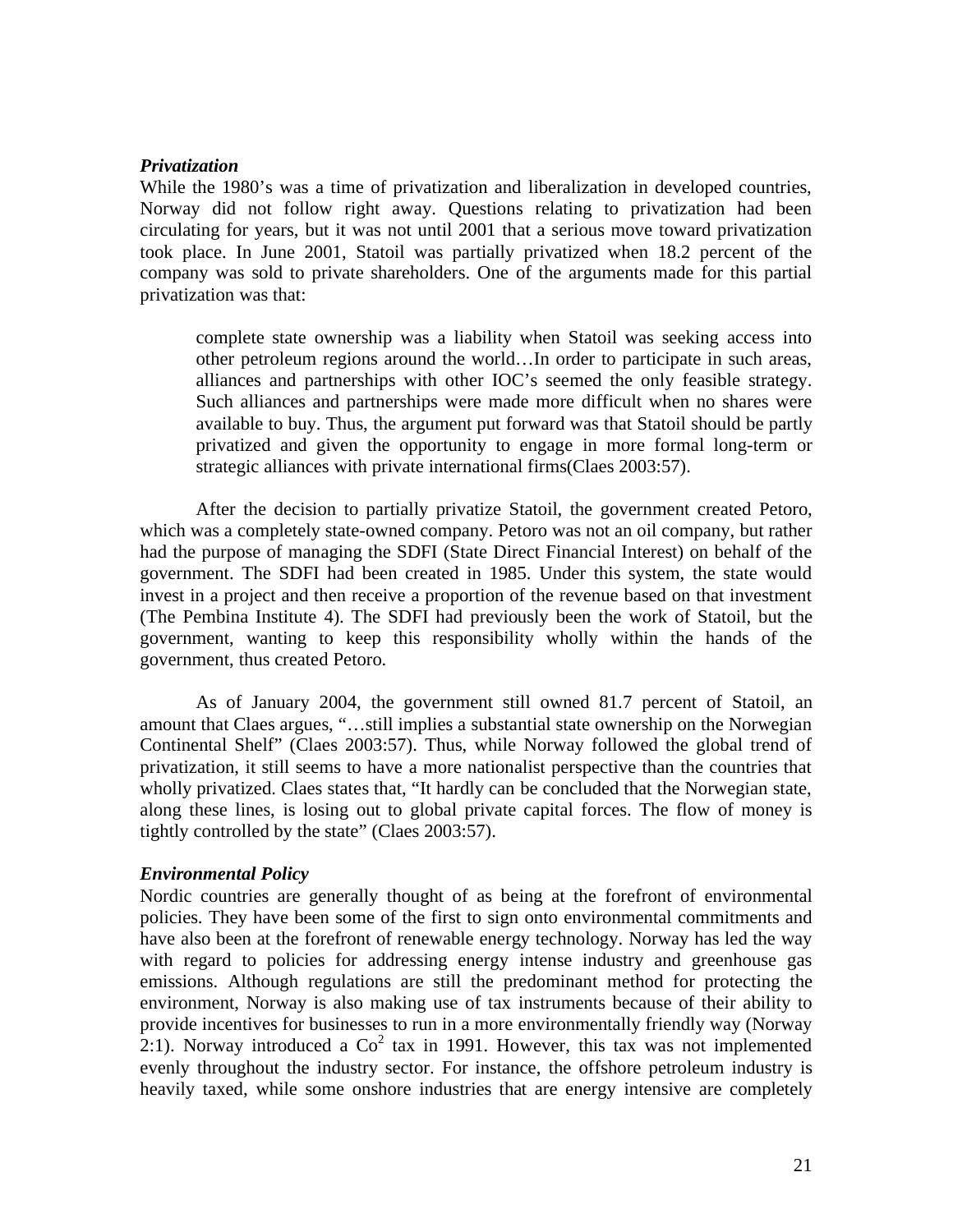exempt (Andersen et al: 47). Due to this structure only 60 percent of the  $CO<sup>2</sup>$  emitted is actually taxed (Andersen et al: 47). Kasa states that:

The transportation sector, consumers, small industries and the petroleum companies have been obliged to carry the whole burden of satisfying some of the climate policy ambitiousness of the Norwegian government. While these groups have to accept relatively high  $CO<sup>2</sup>$  taxes, some of Norway's most emissionintensive industries have managed to avoid any taxation (making up as much as 40 percent of  $CO^2$  emissions)(Kasa 2005:93).

## *Recent developments and considerations*

During the 1970's and 1980's the promise of oil in Norway was stable and meant that Norway was in a good bargaining position. Recently, however, while Norway is still a strong producer, its oil fields are now considered mature. This means that discoveries are fewer, smaller, and more expensive to produce. While the price increases during the 1970's, as well as the fact that Norway was stable politically, made Norway a worthwhile location for oil investment, this has again changed recently, largely as a result of the end of the Cold War. The end of the Cold War opened up new areas to international oil companies. Noreng states that now:

Oil provinces with more promising geology and less severe conditions are opening up in OPEC countries and in the Former Soviet Union. Political stability is less important for countries whose rulers, in any case, will be desperate for oil and gas revenues. Hence, Norway's bargaining position with international oil no longer is what it used to be (Noreng 2000: par 2).

 A current trend on the continental shelf is that companies are beginning to withdraw their interests in the area in order to go to places where growth is very rapid (thus cheaper), such as Latin America. This prompted Norway to yet again change its tax system to make itself more attractive (Claes 2003:52). Presently, taxes are still undergoing changes in order to tempt companies into the area. While previously companies had to pay a 78 percent tax rate regardless of whether or not they found oil, beginning January 1, 2005 the 78 percent tax rate will only apply to those companies whose drilling is successful. This policy decreased the risks associated with drilling in the North Sea tremendously, thus making Norway a much more attractive place to drill. In fact, in light of the recent changes in the UK policy which increased the rate of corporation tax from 30 to 40 percent, it is likely that Norway will now be favored over the UK. Some firms have already declared that their investments in the UK will decline due to these tax increases (Webb 2005: par 8).

## **Conclusion**

In the US, oil was produced earlier than in the other countries. This led to the reorganization of society around oil and the assumption that oil would always be abundant. However, once society was reorganized, there was no turning back. Thus, when oil supplies began to decline, the US strategy was different from other countries. The oil crisis made other producing countries focus inward, creating ways to protect their own oil and to gain more control over it. These countries had the possibility of being self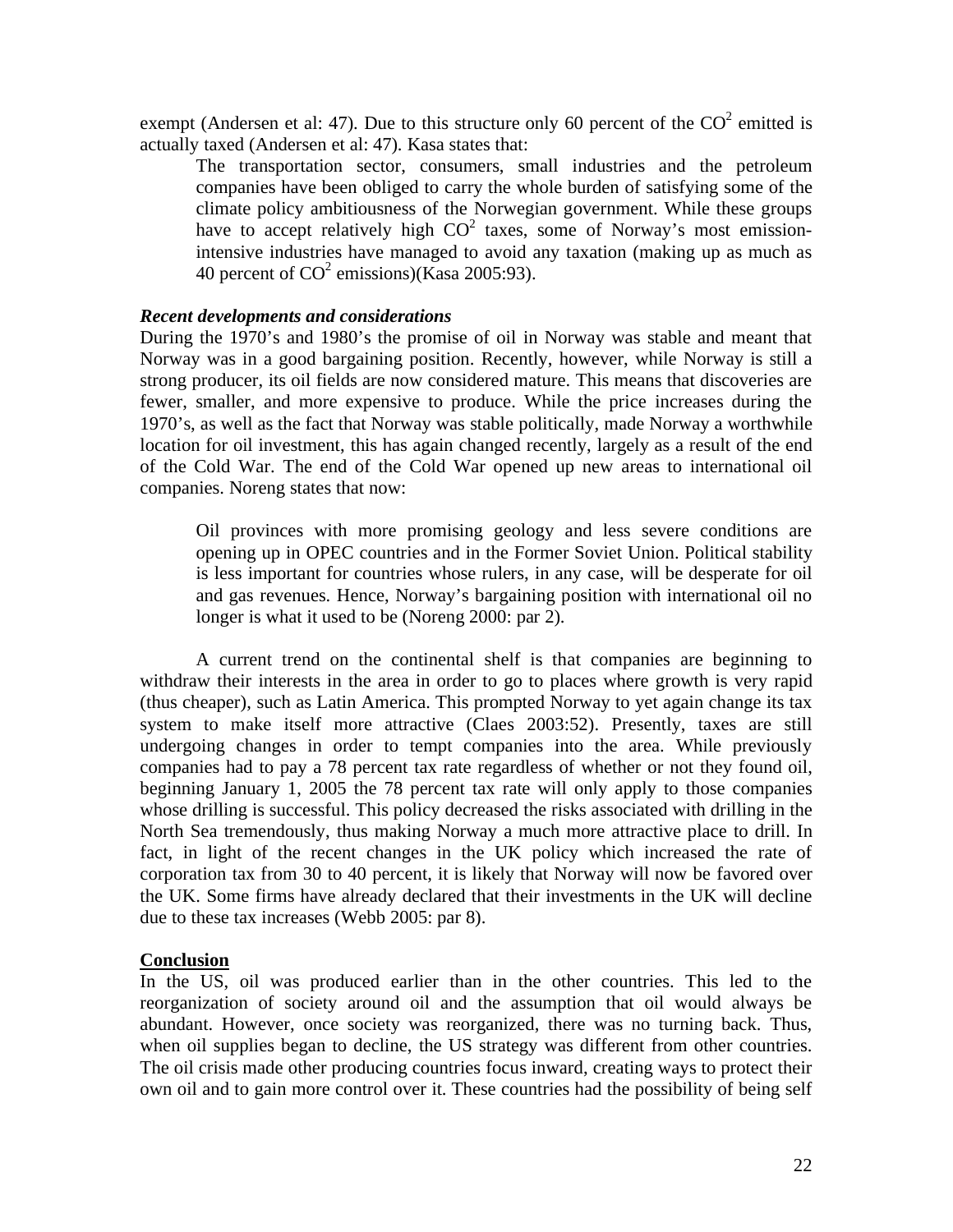sufficient if they implemented the right policies. On the other hand, the US did not have enough oil resources to try to secure (and did not have to secure them from anyone). While to some extent increasing national production has always been stressed as a way to make oil supplies more secure, the US has never thought that it could become selfsufficient. Rather, the point on focusing on national production was simply to decrease dependence on insecure sources from abroad. However, as with the push toward drilling in the Arctic Wildlife Refuge, which is unlikely to produce very much oil, it seems like it may be more a symbolic gesture to draw attention away from the US's militant oil agenda abroad. Thus, in contrast to how other countries responded to the oil crisis (looking inward), the US had to look outward to secure oil supplies. Most oil security policies of the US are based on foreign policy. There has been a push toward decreasing the amount of oil from insecure places and increasing imports from places like Canada and other western producing countries that can be trusted. This sometimes conflicts with other countries' attempts to protect themselves (such as Canada). While in places that have insecure political situations, the US can often find an excuse to invade or bomb (Iraq, Afghanistan), in western countries it needs different tactics; the strategy has to seem like it has been mutually agreed. Thus, trade agreements are used. These agreements are signed by governments hoping they will benefit their countries benefit. However, in reality, the agreements are likely hurting them more than helping because the countries are being stripped of their right to protect themselves.

 Canada has felt the effects of the US and its desire for Canadian oil resources from the beginning of its oil development. Canada's oil supply was abundant when oil was first produced and its goal was to export as much as possible in order to make as much profit as possible. Because of this goal, the government did not consider that it was doing nothing to screen the companies that were developing its resources. One company was as good as the next to develop oil. This passive policy led to a US dominated oil industry in Canada. However, because much of the oil was exported to the US, this was not initially seen as a problem. It did, however, become a problem when the oil crisis took place in 1973. All of a sudden, Canada was confronted with its lack of control over its oil industry. The government could not protect Canada and fulfill its oil needs before exporting to the US. Canada was not happy with this situation and the government decided to make changes; Canada had to regain control of its resources. Thus, the government began implementing policies focused on gaining control so that the benefits of oil development were no longer channeled to the US and Canada could fulfill its own needs first. These policies included a state owned oil company, Petro-Canada, and the NEP in 1980. These nationalist goals, however, were short-lived. It seems that, despite the fact that there were serious nationalist tendencies in policy (and people), Canada could not get out from under US influence that had been dominating it since the beginning of its oil history. Because its policies were built around a heavy connection to the US, as well as the fact that the US is powerful and was pushing market-based strategies, Canada could not hold onto its nationalist policies for long. Thus, when Canada adopted market-based strategies and trade agreements, the US regained its hold on the Canadian industry. Thus, the strategy was switched back to one in which the US had a great deal of power in Canada. While only a few years earlier this fact met with disapproval in Canada and caused the federal government to implement nationalist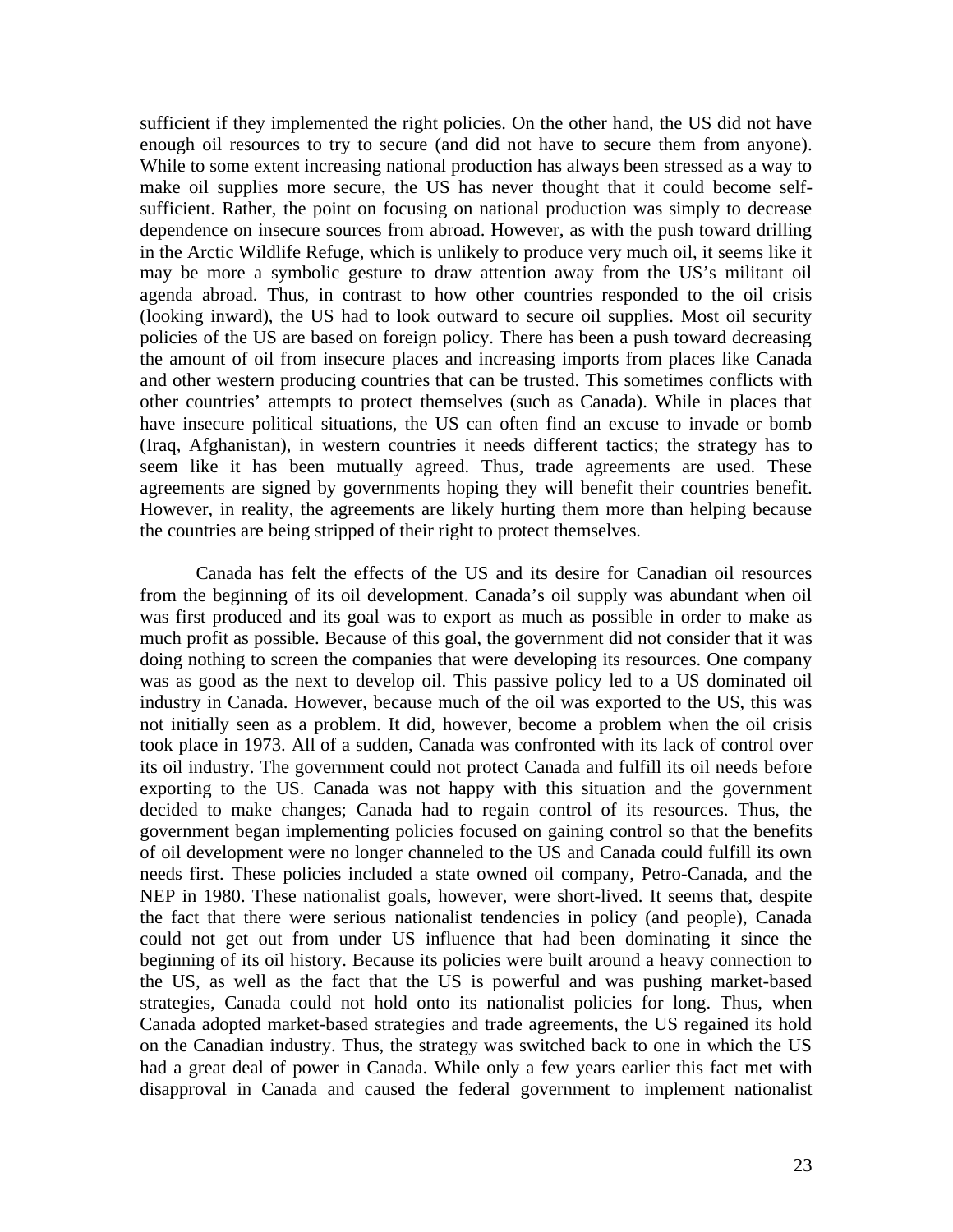strategies, it now seemed to be accepted. The difference was that it was now legally binding so that Canada could not change its mind even if it wanted to.

 Britain's oil policy development has a lot in common with Canada's. It began with the goal of developing quickly so that revenue could be collected to help its troubled economy. Because it was distracted by this goal, the government did not consider who was developing its oil industry and what future implications this might have. Thus, like Canada, it did not put policies in place to protect itself in the case of an oil shortage. In fact, Britain assumed that just because companies were operating off its coast it would get first rights of access to the oil produced. However, Britain soon discovered that it was mistaken when the oil price shock took place and the oil companies, with no particular allegiance to Britain, declared that Britain was no more or less important to them than any of the other countries with whom they dealt. Britain learned its lesson, which was that if it wanted to secure its oil in a time of crisis, it had to use the government to put policies in place. Thus, Britain, like Canada, changed its policies and attempted to gain more control over the industry so that if another crisis took place, it would be in a better situation. In fact, this is what happened. When the second oil price crisis took place in 1979, Britain was in a much better situation than previously. However, Britain's nationalist policies did not last long either, and privatization began in the 1980's. The state owned oil companies were dismantled and everything was left to the market.

 Norway seems to be the exception in some ways. However, at the same time, it is hard to determine how much difference it actually makes in the long run. Norway's oil resources developed differently from the US, Canada and Britain due to the strategy it took from the very beginning. Its goals from the start were to maintain control over the oil industry. While one could claim that policy makers in other countries simply did not have the kind of foresight that Norwegians did (or that they were overly greedy), it is better to look toward the economic situation for an explanation. If an economy is struggling, such as Britain's was, policy makers will jump on any opportunity to boost the economy. However, in Norway, the economy was strong when oil was first discovered and it did not need oil to prop it up. Thus, Norway was able to take a slow approach to development. It studied other countries and learned from what happened there. Even though it had to rely on foreign companies at first to explore and develop oil resources (while it learned the ropes), Norway put measures in place to ensure that it remained in control; the government wanted to be able to reign in these companies whenever necessary. Thus, because these policies were already in place, the oil crisis did not affect Norway as it did the rest of the world. Norway remained true to its original goals even through the 1980's when the other countries were throwing away their nationalist policies. However, while Norway has maintained a greater degree of its original goals, it has still caved in to the global market. This can hardly be helped when a country is integrated into a world economy based on free markets and globalization. After the price collapse of 1986 and the subsequent recession, Norway realized that it could use this globalized world to its advantage. By decreasing its nationalist policies, it also decreased the risks to its national economy. Thus, Norway, like the rest of the countries, fell into the trap of the globalized world.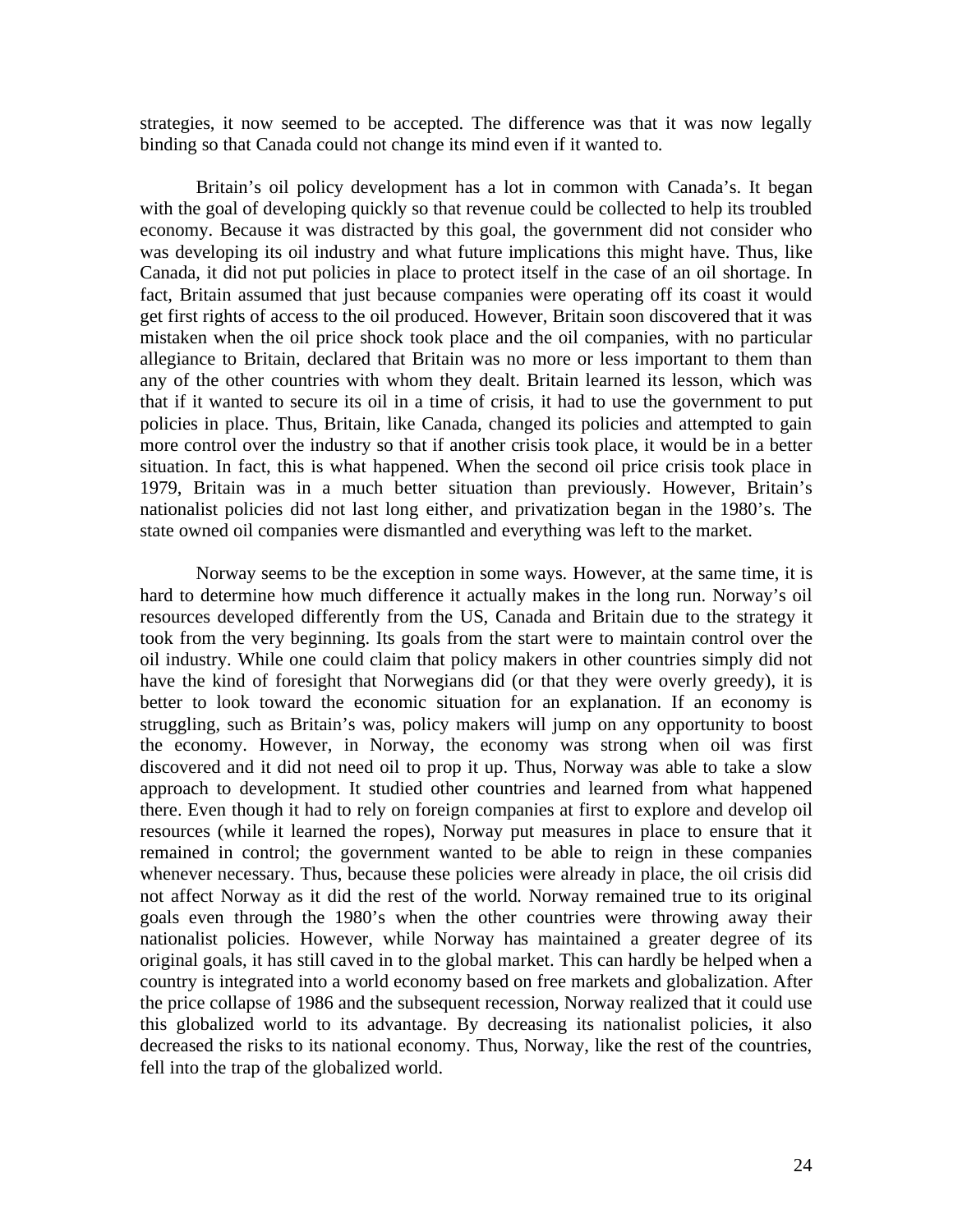What has become apparent through the discussion of each country's energy policies is that policies are highly dependent on both the economic situation in the country and the world economy. The goals that each country had at the outset of its oil development influenced policies later on. The problem that many countries faced was that they did not consider (and could not consider) everything when first establishing policies relating to oil. While at one point countries could focus on their own economies and put policies in place to protect them, this became increasingly difficult. As globalization becomes more widespread, economies are being pulled in and are forced to put aside nationalist goals. Even if a country still wants to protect itself, globalization is making this nearly impossible. Globalization enmeshes economies so much in the world economy that they cannot separate themselves/their own economies to protect it.

The main point is that they are all capitalist countries with oil companies that are based on making a profit, and the governments are interested in getting some of this profit - so even if they have some protectionist strategies, they will not last because the neoliberal agenda and globalization are moving in a direction completely opposite to these protectionist strategies. Therefore, if these countries want to continue to have the companies make a profit and gain some of this profit for the government, they will have to go along with the neoliberal agenda.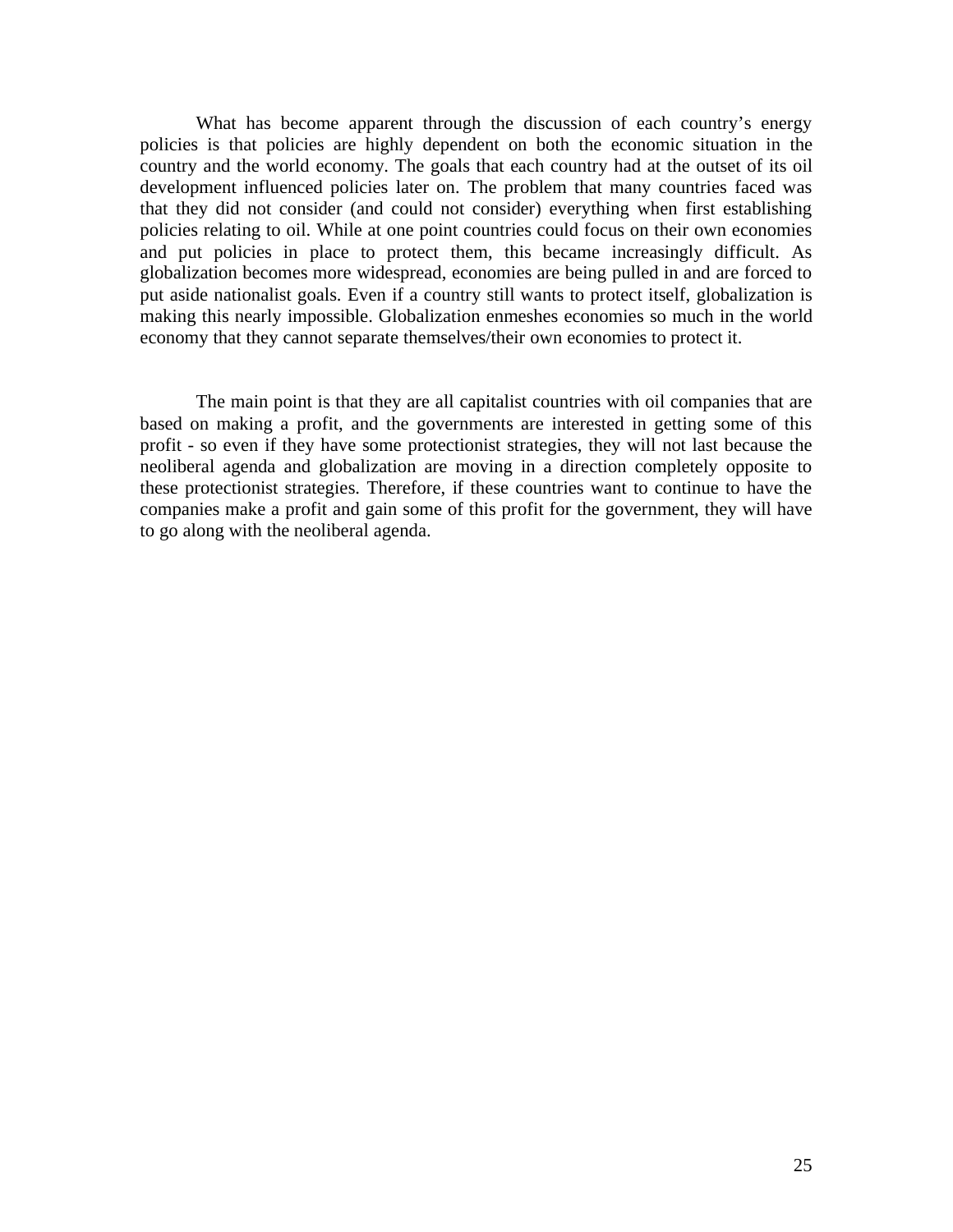## **References**

- Amy Taylor, Chris Severson-Baker, Mark Winfield, Dan Woynillowicz, Mary Griffiths. 2004. "When Government is Landlord:Economic Rent, non-renewable permanant funds and environmental impacts related to oil and gas development in canada." Pembina Institute.
- Andersen, Mikael Skou, Dengsoe Niels, and Anders Branth Pedersen. "An Evaluation of the Impact of Green Taxes in the Nordic Countries. Norden. 1-114. (http://www.norden.org/pub/ebook/2001-566.pdf)
- Andersen, Svein S. 1993. *The Struggle over North Sea Oil and Gas*. Oxford: Scandinavian University Press.
- Aslaug Haga, state secretary. 1998. "Norway's Petroleum Activities. The Foreign Policy Agenda." Oslo: Ministry of Foreign Affairs.
- Barry B. Hughes, Robert W. Rycroft, Donald A Sylvan, B. Thomas Trout, James E. Harf. 1985. *Energy in the Global Arena: Actors, Values, Policies, and Futures*. Durham: Duke University Press.
- Barton, Barry. 2004. *Energy Security: Managing Risk in a Dynamic Legal and Regulatory Environment*. Oxford: Oxford University Press.
- Clo, Alberto. 2000. *Oil Economics and Policy*. Boston: Kluwer Academic Publishers.
- Doern, Bruce. 2005. *Canadian Energy Policy and the Struggle for Sustainable Development*. Toronto: University of Toronto Press.
- Fossum, John Erik. 1997. *Oil, the State, and Federalism: The Rise and Demise of Petro-Canada as a Statist Impulse*. London: University of Toronto Press.
- Fowler, Rhydian Williams and Robyn. 2003. "Is the Future of the North Sea in the Hands of the Independents?" in *Scandinavian oil and gas magazine*.
- Gao, Zhiguo ed. 1998. *Environmental Regulation of Oil and Gas*. London: Kluwer Law International.
- Gattinger, G. Bruce Doern and Monica. 2003. *Power Switch: Energy Regulatory Governance in the Twenty-First Century*. Toronto: University of Toronto Press.
- Geller, Howard. 2003. *Energy Revolution: Policies for a Sustainable Future*. Washington: Island Press.
- Grant, Jane A. 2003. *Community, Democracy, and the Environment*. New York: Rowman and Littlefield.

Grayson, Leslie E. 1981. *National Oil Companies*. New York: John Wiley.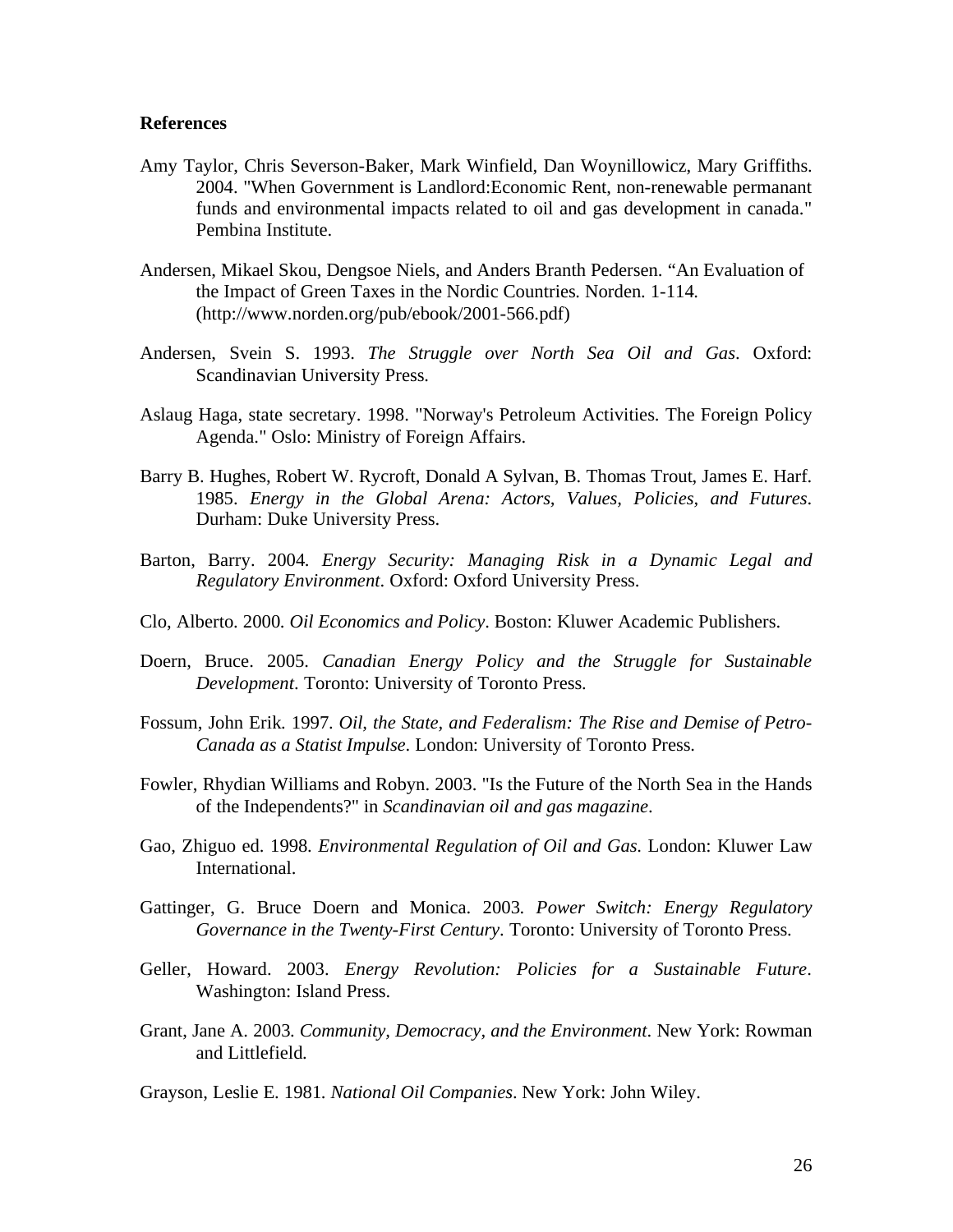- Hoopes, Stephanie M. 1997. *Oil privatization, Public Choice and International Forces*. New York: Ipswitch .
- House, J.D. 2003. "Myths and Realities about petroleum-related development: lessons for British Columbia from Atlantic Canada and the North Sea." *Journal of Canadian Studies* 37.
- Jenkin, Michael. 1981. *British Industry and the North Sea*. London: The Macmillan Press Ltd.
- Jon Hovi, Tora Skodvin and Steinar Andresen. 2003. "The Persistence of the Kyoto Protocol: Why Other Annex I Countries Move on Without the United States." *Global Environmental Politics* 3.
- Joseph A. Pratt, William H Becker, and William M McClenahan Jr. 2002. *Voice of the Marketplace: A History of the National Petroleum Council*: Texas A&M University Press.
- Kasa, Sjur. 2005. "Review Essay: The "domestic Politics' Bias in Analyses of CO2 Taxation in the Nordic COuntries." *Scandinavian Political Studies* 28:91-102.
- Klare, Michael T. 2004. *Blood and Oil: The Dangers and Consequences of America's Growing Petroleum Dependency*. New York: Metropolitan Books, Henry Holt.
- Knight, Ms. Susan Townson and Dr. Roger. 2003. "Copy Cats in the North Sea." in *Scandinavian oil and gas magazine*.
- Laxer, James. 1983. *Oil and Gas: Ottawa, the Provinces and the Petroleum Industry*. Toronto: James Lorimer.
- Leith, Derek. 2004. "ONS 2004-The Story's the Same, But the Faces are Changing." in *Scandinavian oil and gas magazine*.
- McGowan, Francis ed. 1996. *European Energy Policies in a Changing Environment*. Physica-Verlag, Germany: Springer-Verlag.
- Midttun, Atlw. 2001. "Deregulated Energy Markets and the Environment: The Nordic Experience." *Environmental Politics* 10:90-114.
- Mikael Skou Anderson, Niels Dengsoe, Anders Branth Pedersen. "An Evaluation of the Impact of Green Taxes on the Nordic Countries."
- Mommer, Bernard. 2002. *Global Oil and the Nation State*. Oxford: Oxford University Press.
- Mtsiva, V.C. ed. 2003. *Oil and Natural Gas: Issues and Policies*. New York: Nova Science Publishers, Inc.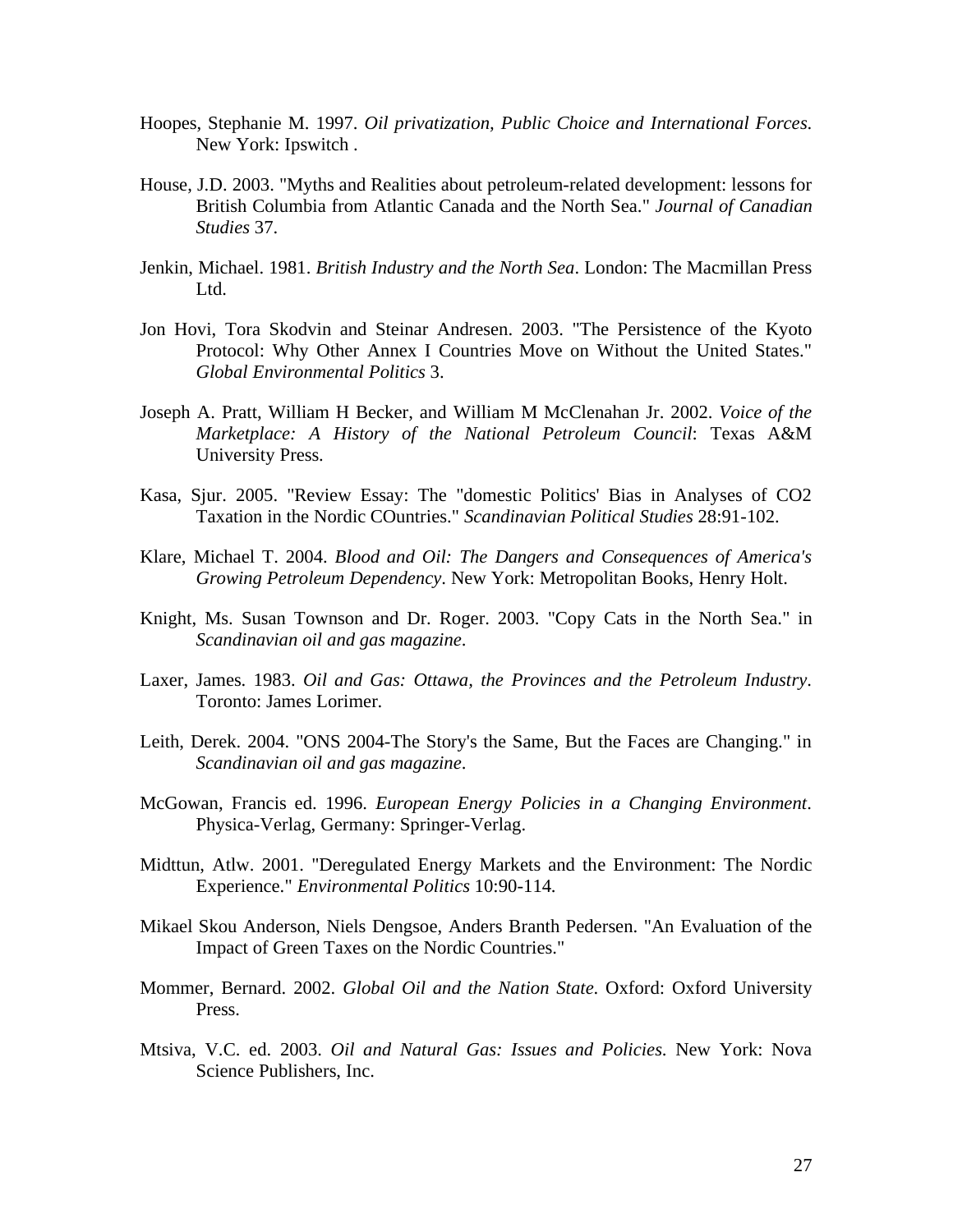- Nelsen, Brent F. 1991. *The State Offshore: Petroleum, Politics, and State Intervention on the British and Norwegian Continental Shelves*. New York: Praeger.
- Noreng, Oystein. 2000a. "Norway declares Statoil ready for privatization-Company Profile." in *World Oil*.
- —. 2000b. "What Norway will likely do with Statoil." in *World Oil*.
- —. 2001a. "Current Development in the Norwegian Oil and Gas Sector." in *World Oil*.
- —. 2001b. "The New Balance of Private and Public Interests in the Restructuring of the Petroleum Industry-A European Perspective." *The Journal of Energy and Development* 25:187-202.
- —. 2002a. *Crude Power: Politics and the Oil Market*. London: I.B. Tauris Publishers.
- —. 2002b. "Maintaining North Sea Output by Restructuring the Norwegian Petroleum Industry." *The Journal of Energy and Development* 27:213-236.
- Norway. n.d. "Norwegian oil history in Brief." Ministry of Petroleum and Energy. (http://odin.dep.no/filarkiv/176322/Fact0103.pdf).
- \_\_. "The History of Green Taxes in Norway." Ministry of Finance. (http://odin.dep.no/fin/english/topics/p4500279/p4500285/006041-990406/dokbn.html)
- Odell, Peter R. 2001. *Oil and Gas: Crises and Controversies 1961- 2000*. Brentwood, England: Multi-Science Publishing Company, Ltd.
- Parra, Francisco. 2004. *Oil Politics: A Modern History of Petroleum*. London: I.B. Tauris.
- Rutledge, Ian. 2005. *Addicted to Oil: America's Relentless Drive for Energy Security*. London: I.B. Tauris.
- Rycroft, Don E. Kash and Robert W. 1984. *U.S. Energy Policy: Crisis and Complacency*. Norman: University of Oklahoma.
- Statoil. "statoil in brief."
- Stewart, Edward A. Carmichael and James K. 1983. *Lessons from the National Energy Program*. Toronto: C.D. House Institute.
- Taverne, Bernard. 1996. *Co-operative Agreements in the Extractive Petroleum Industry*. London: Kluwer Law International.
- The Pembina Institute. "Regional Details: Norway." (http://pembina.org/pdf/publications/Regional%20Details\_Norway.pdf)